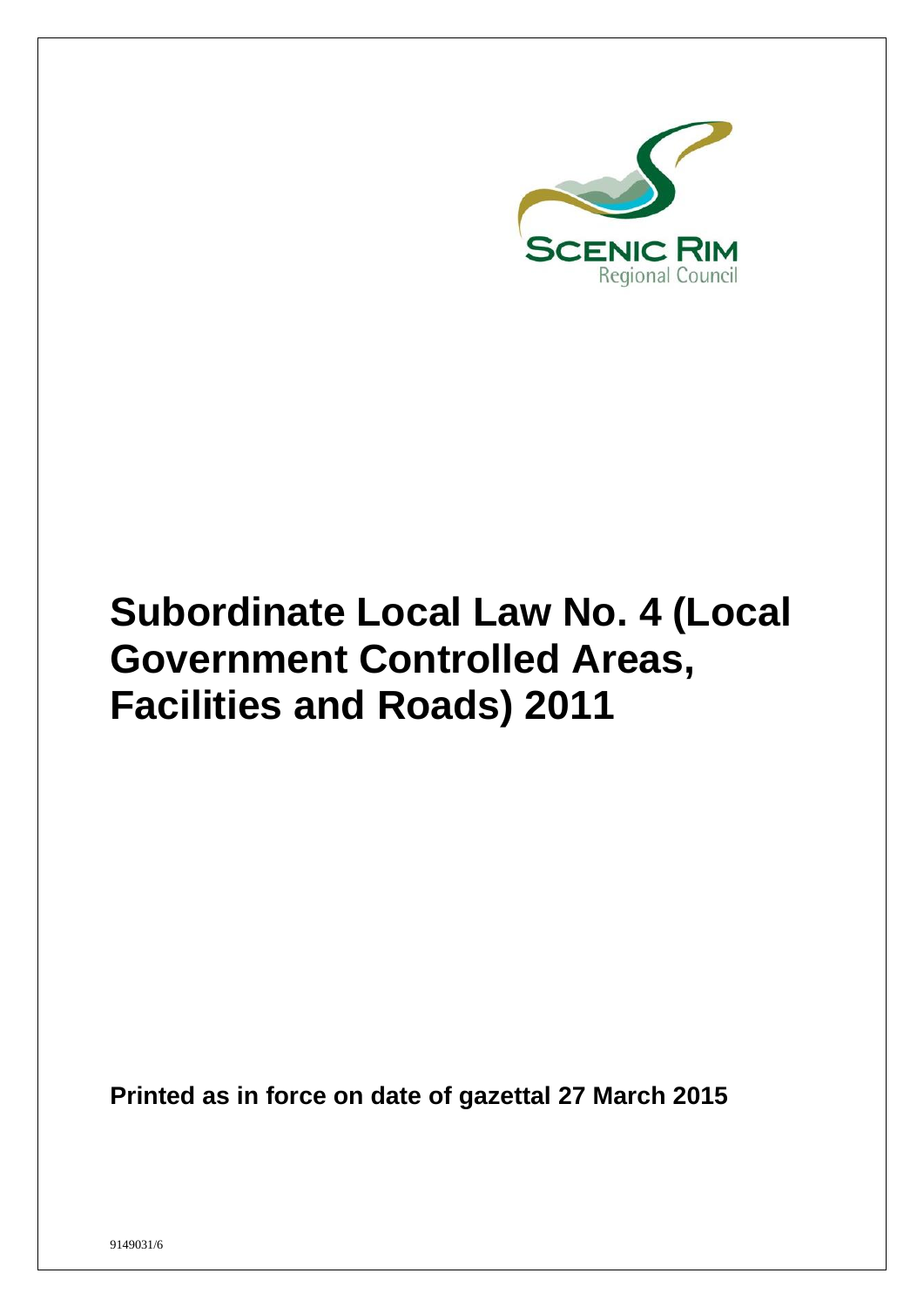## **Subordinate Local Law No. 4 (Local Government Controlled Areas, Facilities and Roads) 2011**

### **Contents**

| 1<br>2<br>3<br>4<br>Use of local government controlled areas, facilities and roads3<br>Prohibited and restricted activities—Authorising local law, s 5(1) 3<br>5<br>Motor vehicle access in local government controlled areas—Authorising local<br>6<br>7<br>Opening hours for local government controlled areas-Authorising local law,<br>8<br>9<br>Permanent closure of local government controlled area-Authorising local law,<br>10<br>Notice requiring owner of land adjoining road to fence land-Authorising local<br>Prohibited activities for local government controlled areas or<br><b>Schedule 1</b><br>Schedule 2 Restricted activities for local government controlled areas or<br>Schedule 3 Motor vehicle access areas in local government controlled areas28<br>Schedule 4 Opening hours for local government controlled areas29<br>Schedule 5 Permanent closure of local government controlled areas 30<br>Schedule 6 Identification of local government controlled areas 31 |        |  |  |  |  |  |  |
|-----------------------------------------------------------------------------------------------------------------------------------------------------------------------------------------------------------------------------------------------------------------------------------------------------------------------------------------------------------------------------------------------------------------------------------------------------------------------------------------------------------------------------------------------------------------------------------------------------------------------------------------------------------------------------------------------------------------------------------------------------------------------------------------------------------------------------------------------------------------------------------------------------------------------------------------------------------------------------------------------|--------|--|--|--|--|--|--|
|                                                                                                                                                                                                                                                                                                                                                                                                                                                                                                                                                                                                                                                                                                                                                                                                                                                                                                                                                                                               | Part 1 |  |  |  |  |  |  |
|                                                                                                                                                                                                                                                                                                                                                                                                                                                                                                                                                                                                                                                                                                                                                                                                                                                                                                                                                                                               |        |  |  |  |  |  |  |
|                                                                                                                                                                                                                                                                                                                                                                                                                                                                                                                                                                                                                                                                                                                                                                                                                                                                                                                                                                                               |        |  |  |  |  |  |  |
|                                                                                                                                                                                                                                                                                                                                                                                                                                                                                                                                                                                                                                                                                                                                                                                                                                                                                                                                                                                               |        |  |  |  |  |  |  |
|                                                                                                                                                                                                                                                                                                                                                                                                                                                                                                                                                                                                                                                                                                                                                                                                                                                                                                                                                                                               |        |  |  |  |  |  |  |
|                                                                                                                                                                                                                                                                                                                                                                                                                                                                                                                                                                                                                                                                                                                                                                                                                                                                                                                                                                                               | Part 2 |  |  |  |  |  |  |
|                                                                                                                                                                                                                                                                                                                                                                                                                                                                                                                                                                                                                                                                                                                                                                                                                                                                                                                                                                                               |        |  |  |  |  |  |  |
|                                                                                                                                                                                                                                                                                                                                                                                                                                                                                                                                                                                                                                                                                                                                                                                                                                                                                                                                                                                               |        |  |  |  |  |  |  |
|                                                                                                                                                                                                                                                                                                                                                                                                                                                                                                                                                                                                                                                                                                                                                                                                                                                                                                                                                                                               |        |  |  |  |  |  |  |
|                                                                                                                                                                                                                                                                                                                                                                                                                                                                                                                                                                                                                                                                                                                                                                                                                                                                                                                                                                                               |        |  |  |  |  |  |  |
|                                                                                                                                                                                                                                                                                                                                                                                                                                                                                                                                                                                                                                                                                                                                                                                                                                                                                                                                                                                               |        |  |  |  |  |  |  |
|                                                                                                                                                                                                                                                                                                                                                                                                                                                                                                                                                                                                                                                                                                                                                                                                                                                                                                                                                                                               | Part 3 |  |  |  |  |  |  |
|                                                                                                                                                                                                                                                                                                                                                                                                                                                                                                                                                                                                                                                                                                                                                                                                                                                                                                                                                                                               |        |  |  |  |  |  |  |
|                                                                                                                                                                                                                                                                                                                                                                                                                                                                                                                                                                                                                                                                                                                                                                                                                                                                                                                                                                                               |        |  |  |  |  |  |  |
|                                                                                                                                                                                                                                                                                                                                                                                                                                                                                                                                                                                                                                                                                                                                                                                                                                                                                                                                                                                               |        |  |  |  |  |  |  |
|                                                                                                                                                                                                                                                                                                                                                                                                                                                                                                                                                                                                                                                                                                                                                                                                                                                                                                                                                                                               |        |  |  |  |  |  |  |
|                                                                                                                                                                                                                                                                                                                                                                                                                                                                                                                                                                                                                                                                                                                                                                                                                                                                                                                                                                                               |        |  |  |  |  |  |  |
|                                                                                                                                                                                                                                                                                                                                                                                                                                                                                                                                                                                                                                                                                                                                                                                                                                                                                                                                                                                               |        |  |  |  |  |  |  |
|                                                                                                                                                                                                                                                                                                                                                                                                                                                                                                                                                                                                                                                                                                                                                                                                                                                                                                                                                                                               |        |  |  |  |  |  |  |
|                                                                                                                                                                                                                                                                                                                                                                                                                                                                                                                                                                                                                                                                                                                                                                                                                                                                                                                                                                                               |        |  |  |  |  |  |  |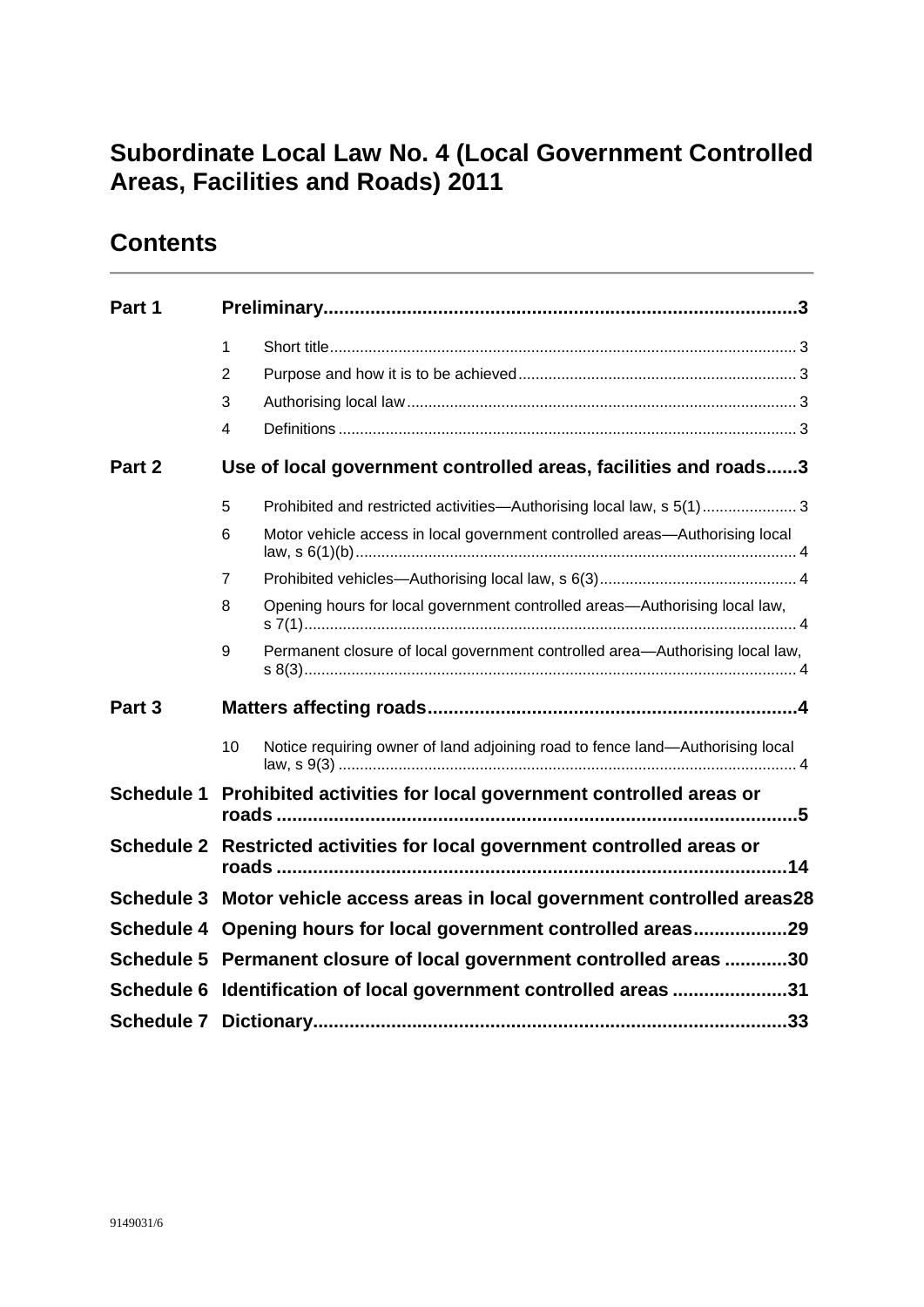### <span id="page-2-0"></span>**Part 1 Preliminary**

#### <span id="page-2-1"></span>**1 Short title**

This subordinate local law may be cited as *Subordinate Local Law No. 4 (Local Government Controlled Areas, Facilities and Roads) 2011.*

#### <span id="page-2-2"></span>**2 Purpose and how it is to be achieved**

- (1) The purpose of this subordinate local law is to supplement *Local Law No.4 (Local Government Controlled Areas, Facilities and Roads) 2011* in order to protect the health and safety of persons using local government controlled land, facilities, infrastructure and roads and preserve features of the natural and built environment and other aspects of the amenity of local government controlled land, facilities, infrastructure and roads.
- (2) The purpose is to be achieved by providing for—
	- (a) the regulation of access to local government controlled areas; and
	- (b) the prohibition or restriction of particular activities in local government controlled areas or roads.

#### <span id="page-2-3"></span>**3 Authorising local law**

The making of the provisions in this subordinate local law is authorised by *Local Law No.4 (Local Government Controlled Areas, Facilities and Roads) 2011* (the *authorising local law*)*.*

#### <span id="page-2-4"></span>**4 Definitions**

- (1) Particular words used in this subordinate local law have the same meaning as provided for in the authorising local law.
- (2) The dictionary in schedule 7 defines particular words used in this subordinate local law.

### <span id="page-2-5"></span>**Part 2 Use of local government controlled areas, facilities and roads**

#### <span id="page-2-6"></span>**5 Prohibited and restricted activities—Authorising local law, s 5(1)**

- (1) For section 5(1)(a) of the authorising local law, the activities prescribed in column 2 of schedule 1 are declared to be prohibited in the corresponding local government controlled area or road (or part thereof) mentioned in column 1 of schedule 1.
- (2) For section 5(1)(b) of the authorising local law, the activities prescribed in column 2 of schedule 2 are declared to be restricted in the corresponding local government controlled area or road (or part thereof) mentioned in column 1 of schedule 2, to the extent described in column 3 of schedule 2.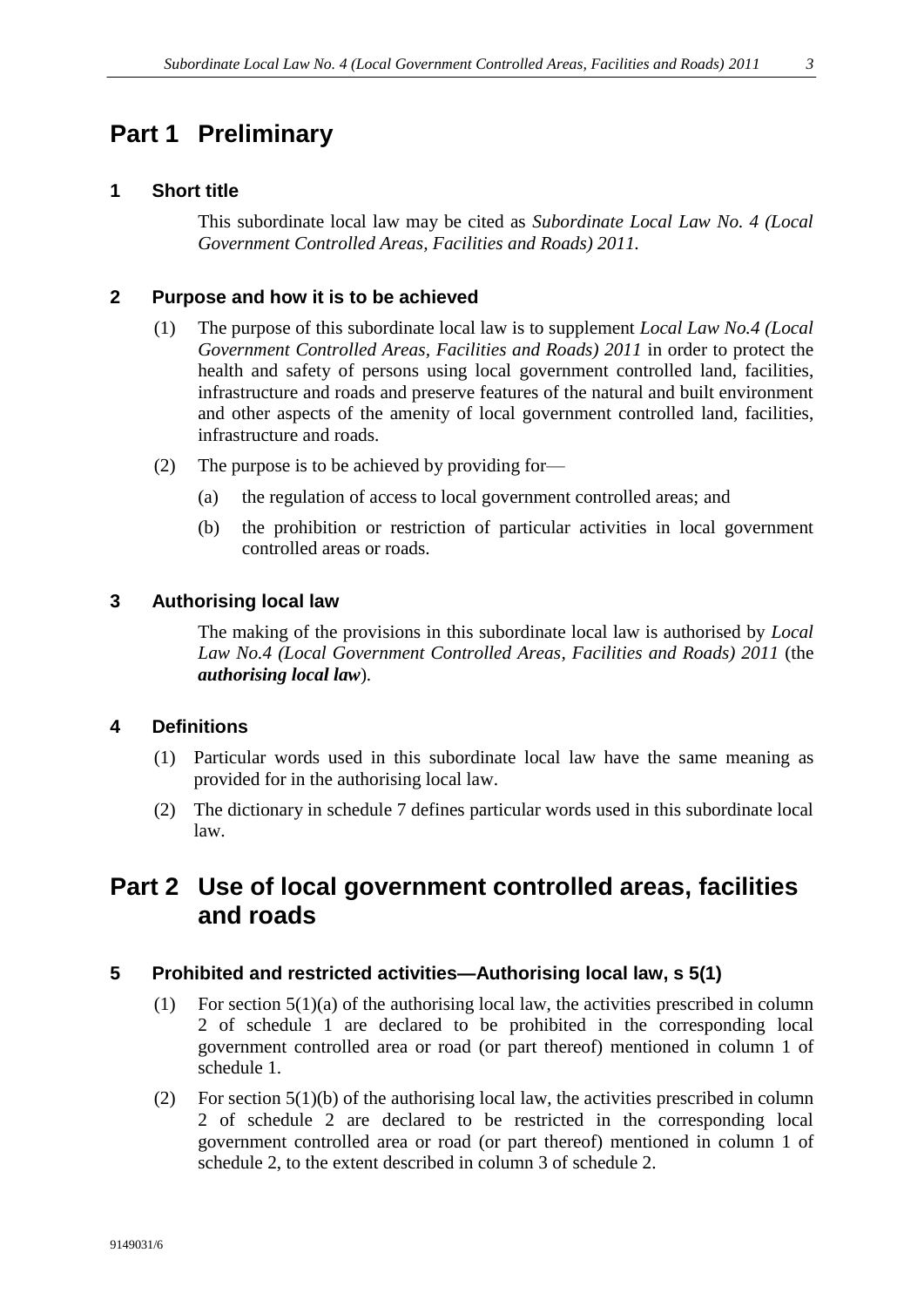### <span id="page-3-0"></span>**6 Motor vehicle access in local government controlled areas—Authorising local law, s 6(1)(b)**

For section  $6(1)(b)$  of the authorising local law, the areas prescribed in column 1 of schedule 3 are declared to be motor vehicle access areas.

### <span id="page-3-1"></span>**7 Prohibited vehicles—Authorising local law, s 6(3)**

For section 6(3) of the authorising local law, the specific types of motor vehicle prescribed in column 2 of schedule 3 are declared to be prohibited vehicles in the corresponding specified motor vehicle access area in column 1 of schedule 3.

### <span id="page-3-2"></span>**8 Opening hours for local government controlled areas—Authorising local law, s 7(1)**

- (1) For section 7(1) of the authorising local law, the times prescribed in column 2 of schedule 4 are declared to be the opening hours for the local government controlled areas mentioned in column 1 of schedule 4.
- (2) However, the local government may, from time to time, by resolution, declare other times when a local government controlled area is open to the public.

### <span id="page-3-3"></span>**9 Permanent closure of local government controlled area—Authorising local law, s 8(3)**

For section 8(3) of the authorising local law, the local government controlled areas described in schedule 5 are permanently closed to public access.

### <span id="page-3-4"></span>**Part 3 Matters affecting roads**

### <span id="page-3-5"></span>**10 Notice requiring owner of land adjoining road to fence land—Authorising local law, s 9(3)**

For section 9(3) of the authorising local law, the minimum standards for a fence that is the subject of a compliance notice under section 9(2) of the authorising local law are as follows—

- (a) the fence must be constructed of materials which are of sufficient strength to—
	- (i) restrain the types of animals to be contained in the area adjacent to the fence; and
	- (ii) stop the animals from escaping over, under or through the fence; and
- (b) the height of the fence must be sufficient to restrain the types of animals to be contained in the area adjacent to the fence from jumping or climbing over the fence; and
- (c) if an animal to be contained in the area adjacent to the fence has the ability to dig — the fence must include a barrier installed directly below the fence to prevent the animal digging its way underneath the fence; and
- (d) if the fence includes a gate the gate must be kept closed and latched except when in immediate use by a person entering or leaving the area adjacent to the fence.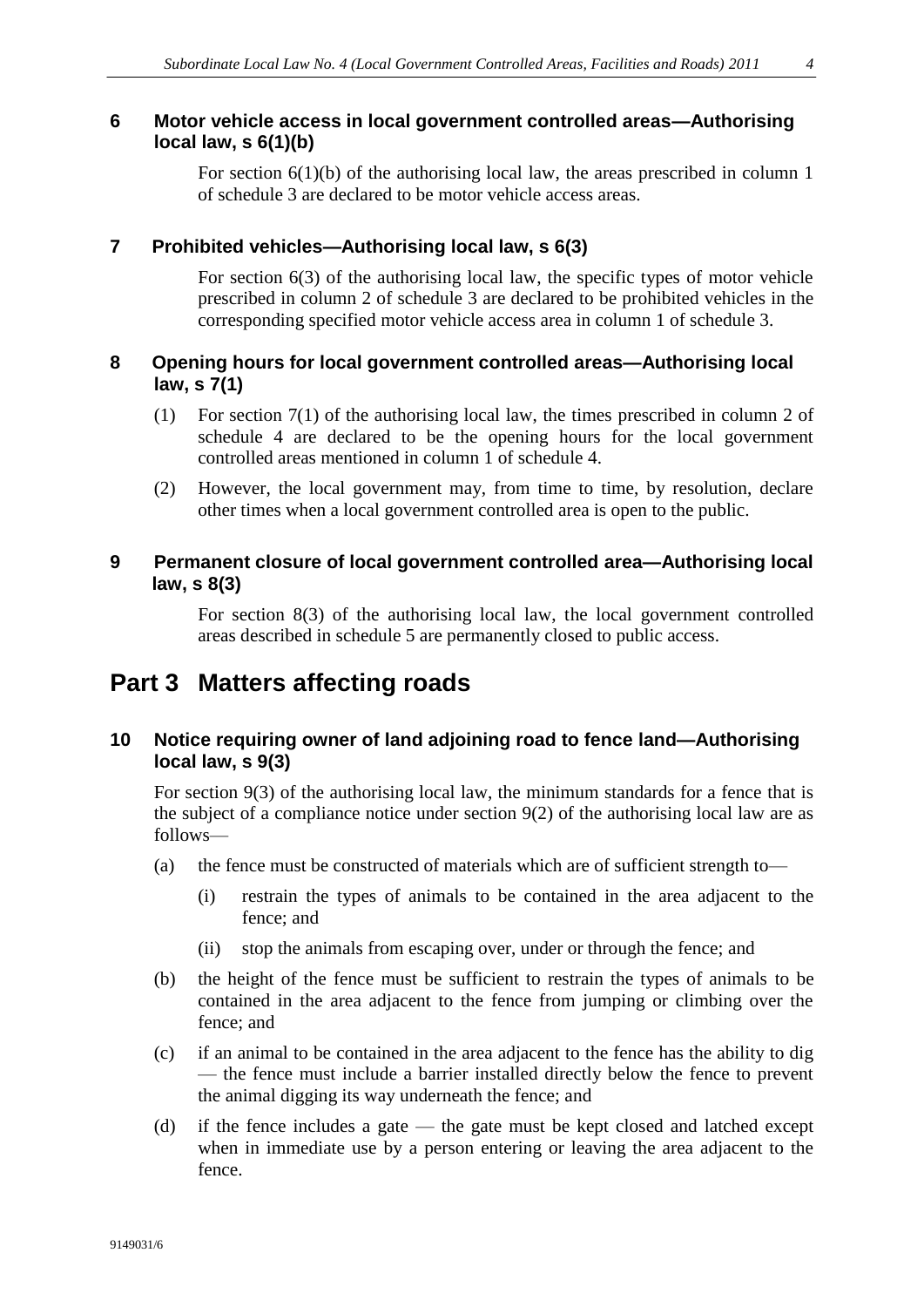# <span id="page-4-0"></span>**Schedule 1 Prohibited activities for local government controlled areas or roads**

Section 5(1)

|              | <b>Column 1</b><br><b>Local government controlled</b><br>area or road     |     | <b>Column 2</b><br><b>Prohibited activity</b>                                                                                                                                                                                                                                                                                                                                                                                        |
|--------------|---------------------------------------------------------------------------|-----|--------------------------------------------------------------------------------------------------------------------------------------------------------------------------------------------------------------------------------------------------------------------------------------------------------------------------------------------------------------------------------------------------------------------------------------|
| $\mathbf{1}$ | All local government controlled areas<br>within the local government area | (a) | Taking part in a protest or other<br>riotous, disorderly, indecent,<br>offensive, threatening or insulting<br>behaviour;                                                                                                                                                                                                                                                                                                             |
|              |                                                                           | (b) | Carrying or displaying a placard or<br>other sign bearing an offensive or<br>threatening message or image;                                                                                                                                                                                                                                                                                                                           |
|              |                                                                           | (c) | Injuring, misusing, defacing, marking<br>or otherwise damaging a building or<br>structure in a local government<br>controlled area;                                                                                                                                                                                                                                                                                                  |
|              |                                                                           | (d) | Entering or interfering with a building<br>or structure associated with the water<br>supply system, stormwater drain<br>system or sewerage system of the<br>local government unless the person<br>entering or interfering with the<br>building or structure is an emergency<br>services officer entering or interfering<br>with the building or structure in the<br>course of his or her duties as an<br>emergency services officer; |
|              |                                                                           | (e) | Camping, sleeping, occupying or<br>remaining overnight unless the local<br>government controlled area is a park<br>or reserve.                                                                                                                                                                                                                                                                                                       |
|              |                                                                           | (f) | Parking or standing a vehicle bearing a<br>sign or advertisement that the vehicle<br>is offered for sale or hire.                                                                                                                                                                                                                                                                                                                    |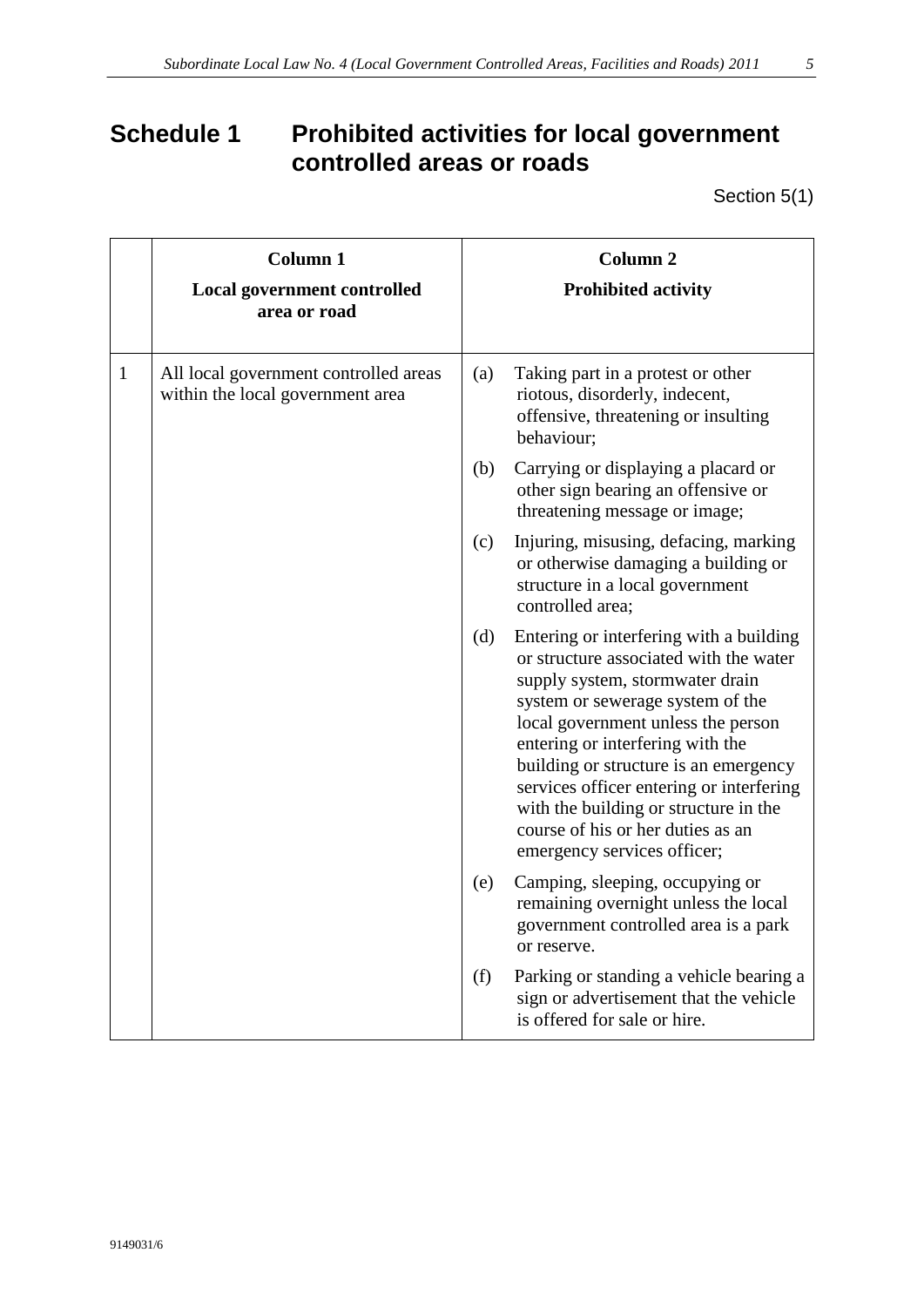| $\overline{2}$ | All roads within the local government<br>area                                                                                                 | (a) | Causing an offensive liquid, sediment<br>or substance to be discharged onto a<br>road;                                                                                                               |
|----------------|-----------------------------------------------------------------------------------------------------------------------------------------------|-----|------------------------------------------------------------------------------------------------------------------------------------------------------------------------------------------------------|
|                |                                                                                                                                               | (b) | Intentionally or negligently damaging<br>a road or a structure associated with a<br>road;                                                                                                            |
|                |                                                                                                                                               | (c) | Creating a nuisance on a road;                                                                                                                                                                       |
|                |                                                                                                                                               | (d) | Camping, sleeping, occupying or<br>remaining overnight in a vehicle<br>stopped on a footpath, shared path,<br>water-channel or gutter.                                                               |
|                |                                                                                                                                               | (e) | Parking or standing a vehicle bearing a<br>sign or advertisement that the vehicle<br>is offered for sale or hire.                                                                                    |
|                |                                                                                                                                               | (f) | Parking or leave standing, an<br>unregistered vehicle on a road.                                                                                                                                     |
| 3              | All local government cemeteries<br>within the local government area,<br>including each local government<br>cemetery identified in schedule 6. | (a) | Interfering with a funeral or<br>commemorative service lawfully<br>conducted in a local government<br>cemetery;                                                                                      |
|                |                                                                                                                                               | (b) | Selling or buying any article or thing;                                                                                                                                                              |
|                |                                                                                                                                               | (c) | Distributing or putting up any<br>handbill, card, circular or<br>advertisement;                                                                                                                      |
|                |                                                                                                                                               | (d) | Interfering with any tree, shrub or<br>plant;                                                                                                                                                        |
|                |                                                                                                                                               | (e) | Taking part in any meeting other than<br>a meeting of a religious or<br>commemorative nature;                                                                                                        |
|                |                                                                                                                                               | (f) | Discharging a firearm, except at a<br>military or police funeral or other<br>recognised type of funeral service<br>ordinarily involving such discharge;                                              |
|                |                                                                                                                                               | (g) | Damaging or disturbing or interfering<br>with any memorial, inscription<br>plaque, epitaph or inscription, or any<br>flowers or other article or thing placed<br>on or adjacent to a grave or niche; |
|                |                                                                                                                                               | (h) | Riding or driving or permitting to be<br>ridden or driven, any vehicle of any<br>description or any horse otherwise<br>than on a paved roadway or path;                                              |
|                |                                                                                                                                               | (i) | Engaging in conduct which is<br>dangerous or creates a risk to the                                                                                                                                   |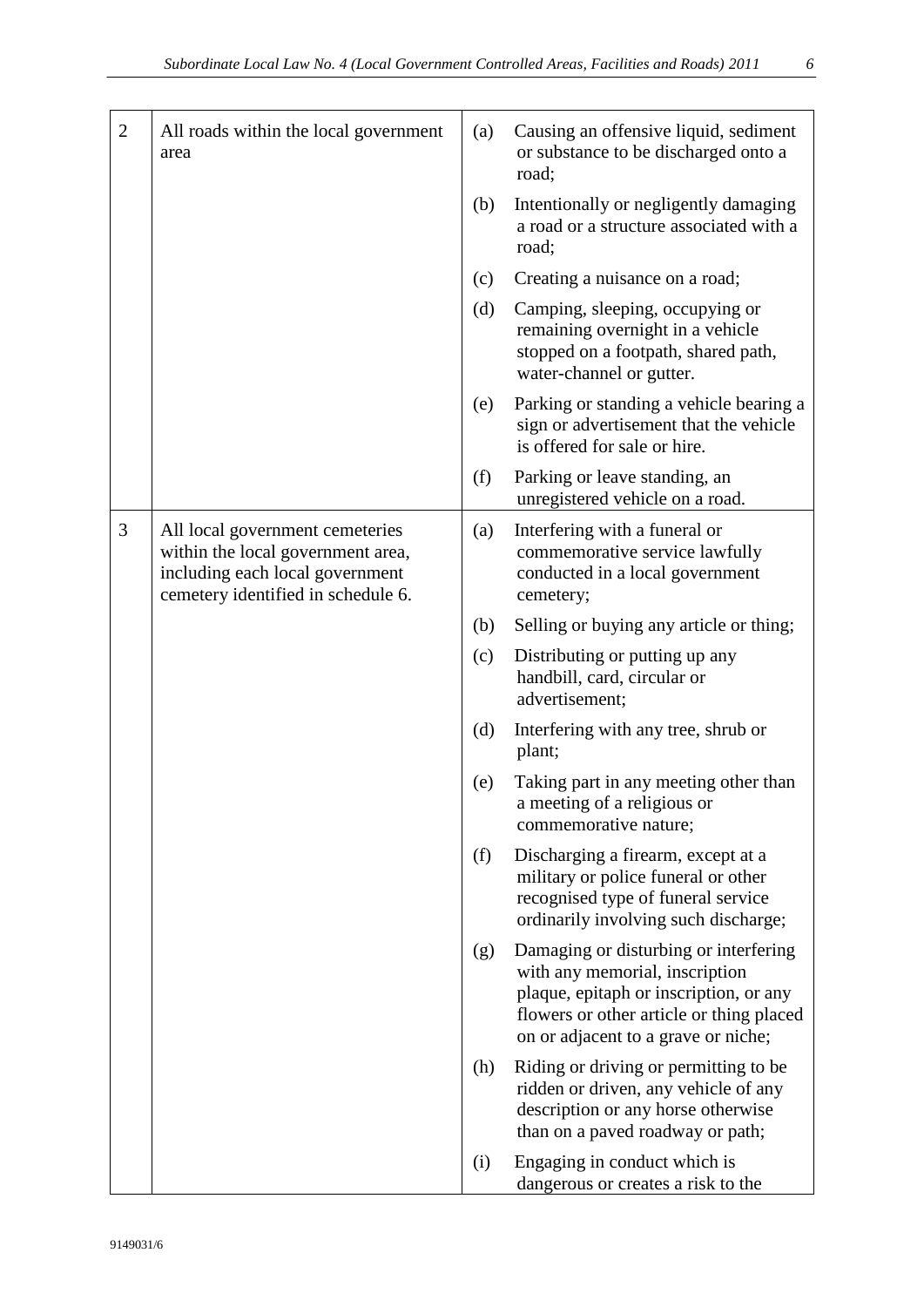|                            | safety of members of the public;                                                                                                                                                                                                                      |
|----------------------------|-------------------------------------------------------------------------------------------------------------------------------------------------------------------------------------------------------------------------------------------------------|
| (j)                        | Deliberately or recklessly damaging or<br>destroying any building, fence,<br>structure, improvement or other<br>property;                                                                                                                             |
| (k)                        | Bringing an animal into or allowing an<br>animal to be within a local<br>government cemetery (other than for<br>the purposes of a funeral or<br>commemorative service);                                                                               |
| $\left( \mathbf{l}\right)$ | Entering or being within a local<br>government cemetery except for the<br>purpose of visiting a grave, attending<br>a funeral or maintaining or repairing a<br>grave in accordance with a written<br>authorisation of the chief executive<br>officer; |
| (m)                        | Placing on or adjacent to a grave or a<br>memorial any of the following—                                                                                                                                                                              |
|                            | an article or thing other than<br>(i)                                                                                                                                                                                                                 |

flowers, for example, a stuffed

a manner reasonably likely to injure,

toy or a pot plant; (ii) an article or thing made from glass, for example, a glass flower vase; (n) placing flowers on or adjacent to a grave or memorial unless the flowers are placed in a receptacle supplied by the local government for the display of flowers. 4 All parks and reserves within the local government area (a) Damaging or interfering with vegetation or native fauna; (b) Discharging or carrying a firearm or other weapon or any kind of explosive device; (c) Throwing a stone, projectile or other missile; (d) Using or carrying a trap, snare or net; (e) Hitting a golf ball; (f) Behaving in a riotous, disorderly, indecent, offensive, threatening or insulting manner; (g) Carrying out an activity or behaving in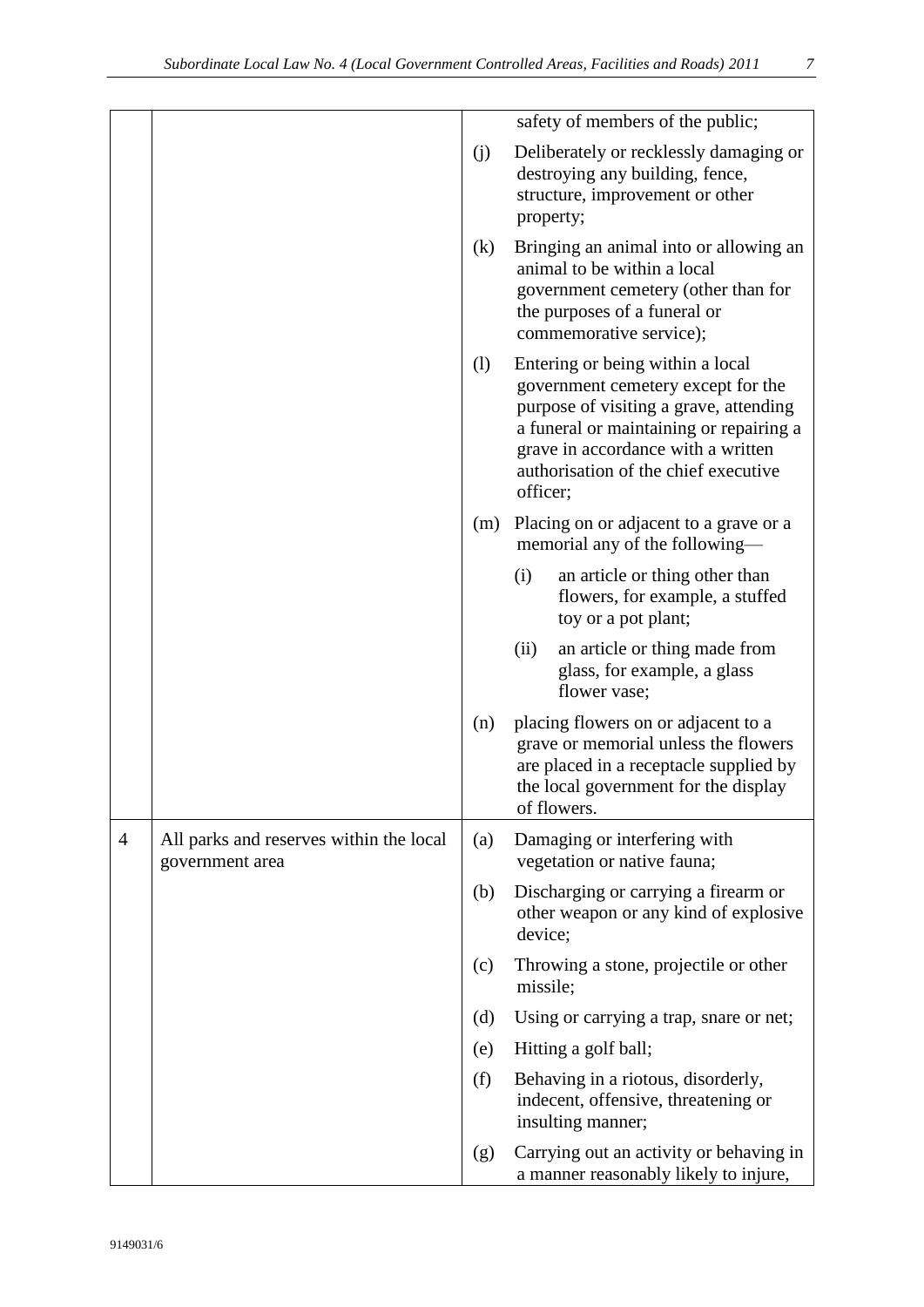|  |                    | endanger, obstruct, inconvenience or<br>cause fear or excessive annoyance to<br>another person;                                |
|--|--------------------|--------------------------------------------------------------------------------------------------------------------------------|
|  | (h)                | Interfering with a plant or any turf,<br>sand, clay, soil or other material;                                                   |
|  | (i)                | Interfering with any facility or<br>equipment located at the park or<br>reserve;                                               |
|  | (i)                | Disposing of any waste of any kind<br>other than in a waste container<br>provided for that purpose;                            |
|  | (k)                | Depositing, storing or abandoning any<br>goods;                                                                                |
|  | (1)                | Bathing in any ornamental pond or<br>lake;                                                                                     |
|  | (m)                | Using a boat, canoe, craft, surf ski,<br>surf board or other recreational<br>floating device in an ornamental pond<br>or lake; |
|  | (n)                | Any activity which fouls, litters,<br>pollutes or interferes with a park or<br>reserve or a facility in a park or<br>reserve;  |
|  | $\left( 0 \right)$ | Permitting or allowing a water tap in a<br>park or reserve to run water to waste;                                              |
|  | (p)                | Removing any timber or wood<br>provided by the local government for<br>use as firewood.                                        |
|  |                    |                                                                                                                                |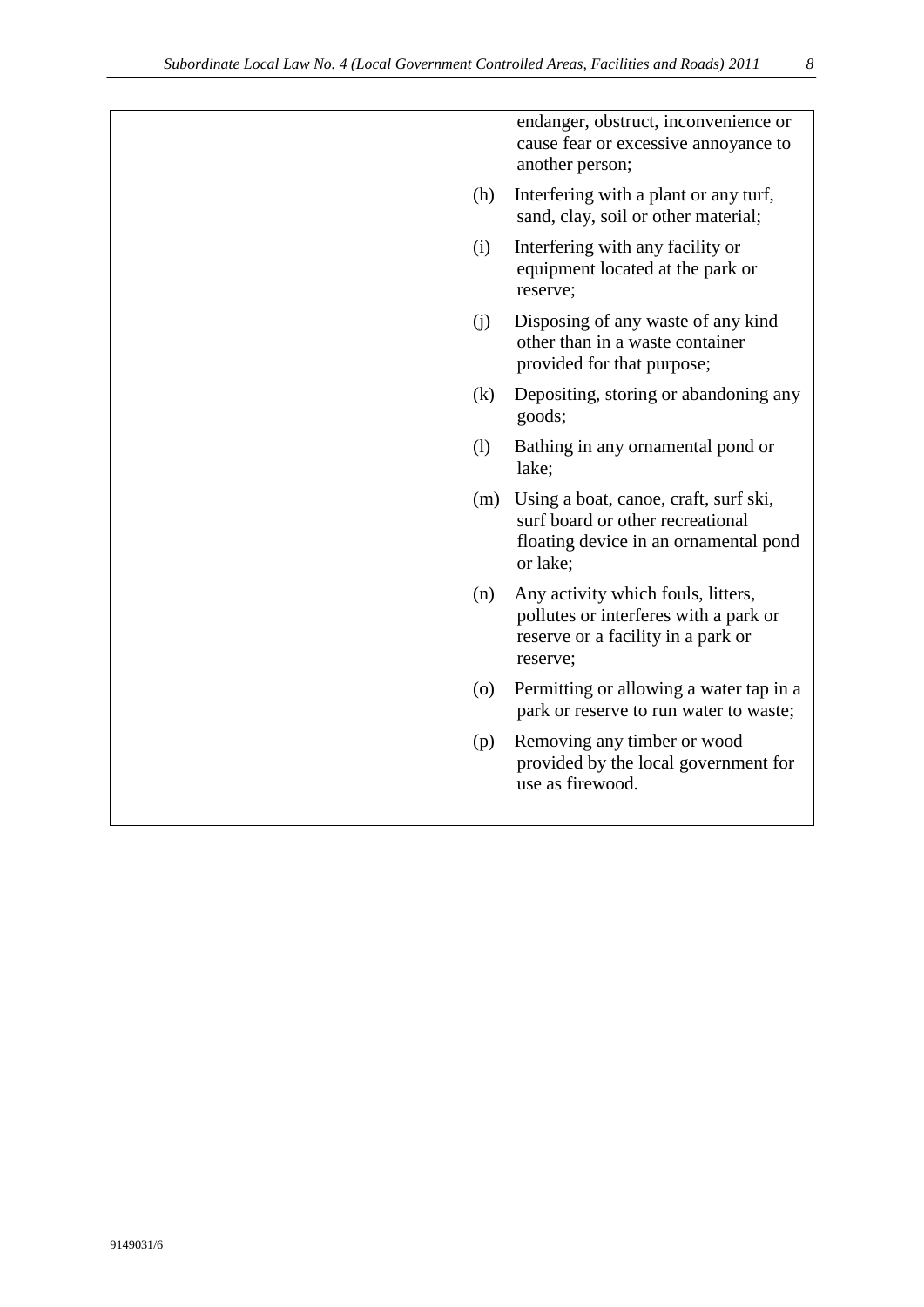|   | uborumun Locui Luiv III. T-Locui Obvernment Controlleu III eus, I achines anu Itouas) 2011                                                           |     |                                                                                                                                                                                     |
|---|------------------------------------------------------------------------------------------------------------------------------------------------------|-----|-------------------------------------------------------------------------------------------------------------------------------------------------------------------------------------|
|   |                                                                                                                                                      |     |                                                                                                                                                                                     |
| 5 | All local government caravan parks<br>within the local government area,<br>including each local government<br>caravan park identified in schedule 6. | (a) | Disposing of liquid waste other than at<br>a drainage point provided for that<br>purpose;                                                                                           |
|   |                                                                                                                                                      | (b) | Disposing of waste other than in a<br>waste container provided for that<br>purpose;                                                                                                 |
|   |                                                                                                                                                      | (c) | Using facilities in a way that makes<br>them unclean or insanitary;                                                                                                                 |
|   |                                                                                                                                                      | (d) | Behaving in a riotous, disorderly,<br>indecent, offensive, threatening or<br>insulting manner;                                                                                      |
|   |                                                                                                                                                      | (e) | Carrying out an activity or behaving in<br>a manner reasonably likely to injure,<br>endanger, obstruct, inconvenience or<br>cause fear or excessive annoyance to<br>another person; |
|   |                                                                                                                                                      | (f) | Interfering with a plant or any turf,<br>sand, clay, soil or other material;                                                                                                        |
|   |                                                                                                                                                      | (g) | Interfering with any facility or<br>equipment located at the local<br>government caravan park.                                                                                      |
| 6 | The boat ramps and landings within                                                                                                                   | (a) | Carrying out maintenance or repairs to                                                                                                                                              |

| 6 | The boat ramps and landings within<br>the local government area identified in<br>schedule 6 | (a) | Carrying out maintenance or repairs to<br>a ship on a boat ramp;                                                                                                                                       |
|---|---------------------------------------------------------------------------------------------|-----|--------------------------------------------------------------------------------------------------------------------------------------------------------------------------------------------------------|
|   |                                                                                             | (b) | The activity of a person carrying out<br>maintenance or repairs to a ship in the<br>water around a boat ramp or landing<br>unless the person has a reasonable<br>excuse;                               |
|   |                                                                                             | (c) | Wilfully breaking, destroying,<br>damaging, defacing, disfiguring or<br>writing upon a boat ramp, landing or a<br>notice erected or displayed by the<br>local government at a boat ramp or<br>landing; |
|   |                                                                                             | (d) | Wilfully damaging any lighting upon a<br>boat ramp or a landing;                                                                                                                                       |
|   |                                                                                             | (e) | Riding an animal on a boat ramp or a<br>landing;                                                                                                                                                       |
|   |                                                                                             | (f) | Fishing from a boat ramp or a landing<br>in a manner that obstructs or impedes,<br>or is likely to obstruct or impede, ship,<br>vehicular or pedestrian traffic on the<br>boat ramp or landing;        |
|   |                                                                                             | (g) | Carrying a loaded or cocked spear gun                                                                                                                                                                  |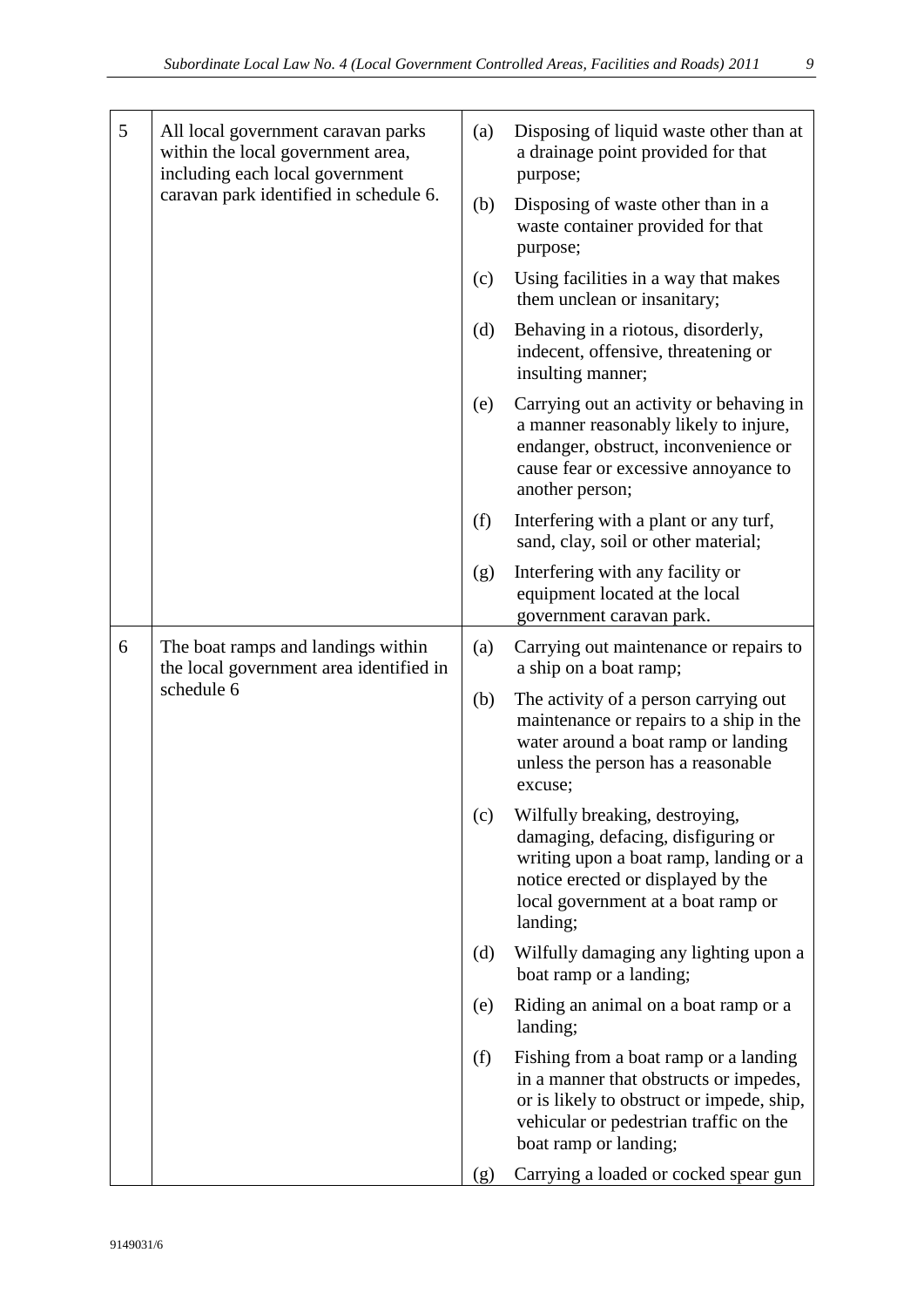|        |                                                                                                                                                          |     |       | on a boat ramp or a landing;                                                                                                                                                                                                                                     |
|--------|----------------------------------------------------------------------------------------------------------------------------------------------------------|-----|-------|------------------------------------------------------------------------------------------------------------------------------------------------------------------------------------------------------------------------------------------------------------------|
|        |                                                                                                                                                          | (h) |       | Lighting a fire on a boat ramp or a<br>landing, whether in a container or<br>otherwise;                                                                                                                                                                          |
|        |                                                                                                                                                          |     |       | Diving off a boat ramp or a landing;                                                                                                                                                                                                                             |
|        |                                                                                                                                                          | (j) |       | A person causing themselves or any<br>other person or object to fall or be<br>projected into waters surrounding a<br>boat ramp or a landing;                                                                                                                     |
|        |                                                                                                                                                          | (k) |       | Obstructing another person's use of a<br>boat ramp or landing;                                                                                                                                                                                                   |
|        |                                                                                                                                                          | (1) |       | Using a boat ramp or landing in a<br>manner which is inconsistent with -                                                                                                                                                                                         |
|        |                                                                                                                                                          |     | (i)   | the safe, secure and efficient<br>operation of the boat ramp or<br>landing; or                                                                                                                                                                                   |
|        |                                                                                                                                                          |     | (ii)  | the protection of the<br>environment at the boat ramp or<br>landing; or                                                                                                                                                                                          |
|        |                                                                                                                                                          |     | (iii) | the maintenance or improvement<br>of the convenience of users of<br>the boat ramp or landing.                                                                                                                                                                    |
| $\tau$ | All local government swimming pools<br>within the local government area,<br>including each local government<br>swimming pool identified in schedule<br>6 | (a) |       | Bringing any glass or any item made<br>from glass into the swimming pool;                                                                                                                                                                                        |
|        |                                                                                                                                                          | (b) |       | Bringing any animal onto the land on<br>which the swimming pool is situated;                                                                                                                                                                                     |
|        |                                                                                                                                                          | (c) |       | Engaging in conduct which is<br>dangerous or which creates a risk to<br>the safety of other users of the<br>swimming pool;                                                                                                                                       |
|        |                                                                                                                                                          | (d) |       | Behaving in a way that endangers the<br>safety of, or causes a nuisance to,<br>other users of the swimming pool;                                                                                                                                                 |
|        |                                                                                                                                                          | (e) |       | If a person is more than 5 years of age<br>— entering any facility on the land on<br>which the swimming pool is situated<br>which is set apart for the exclusive use<br>of the opposite sex, other than for the<br>purpose of rendering emergency<br>assistance; |
|        |                                                                                                                                                          | (f) |       | Entering the land on which the<br>swimming pool is situated whilst<br>intoxicated or under the influence of a<br>stupefying drug;                                                                                                                                |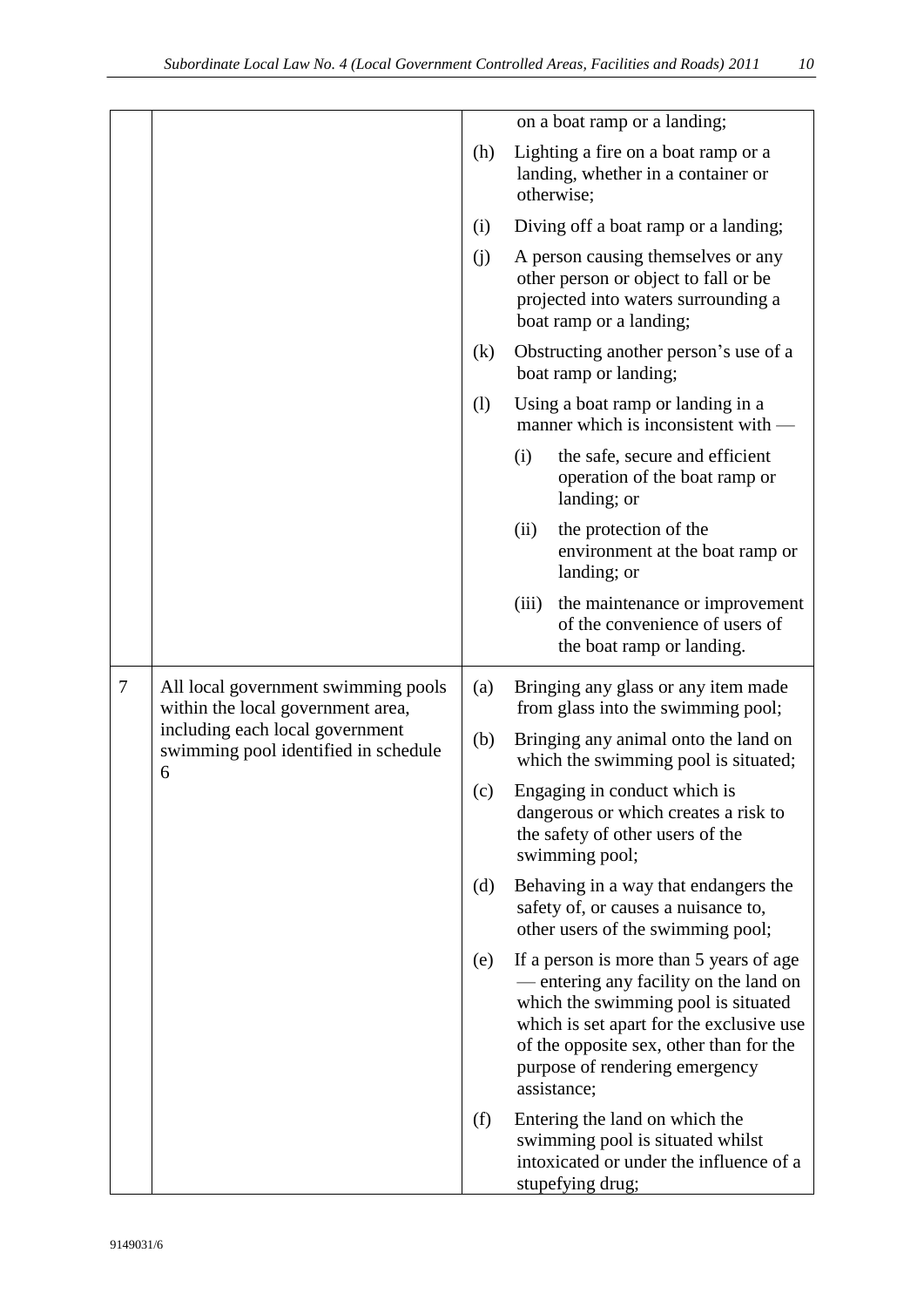|  | (g) | Entering the land on which the<br>swimming pool is situated whilst<br>carrying or having possession of any<br>alcohol or a stupefying drug;                                                              |
|--|-----|----------------------------------------------------------------------------------------------------------------------------------------------------------------------------------------------------------|
|  | (h) | Disposing of waste other than in a<br>waste container provided by the local<br>government for the purpose of the<br>collection of waste;                                                                 |
|  | (i) | Entering into the swimming pool if the<br>person has an infectious or contagious<br>disease or illness or a skin complaint;                                                                              |
|  | (i) | Interfering with the property of<br>another person at the land on which<br>the swimming pool is situated other<br>than with the consent of the other<br>person;                                          |
|  | (k) | Entering the land on which the<br>swimming pool is situated unless the<br>person has paid the entrance fee<br>prescribed by the local government<br>from time to time for entry to the<br>swimming pool; |
|  | (1) | Using a season ticket for the<br>swimming pool otherwise than in<br>accordance with the rules of the local<br>government for the use of a season<br>ticket for the swimming pool;                        |
|  | (m) | Behaving in a threatening, abusive or<br>insulting manner to another person on<br>the land on which the swimming pool<br>is situated.                                                                    |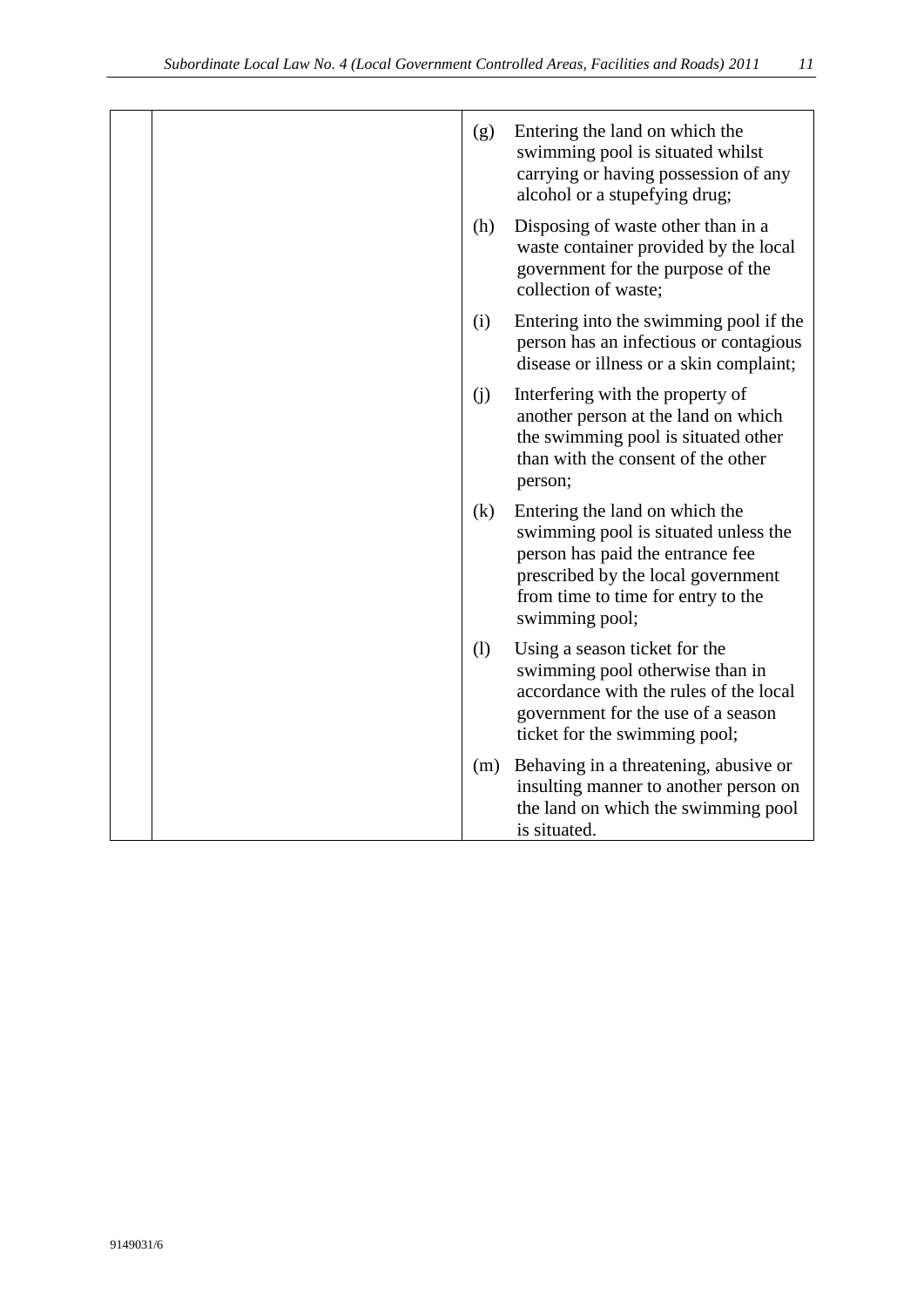| 8 | All local government camping grounds<br>within the local government area,<br>including each local government<br>camping ground identified in schedule<br>6. | (a) | Disposing of liquid waste other than at<br>a drainage point provided for that<br>purpose;                                                                                                                                         |
|---|-------------------------------------------------------------------------------------------------------------------------------------------------------------|-----|-----------------------------------------------------------------------------------------------------------------------------------------------------------------------------------------------------------------------------------|
|   |                                                                                                                                                             | (b) | Disposing of waste other than in a<br>waste container provided for that<br>purpose;                                                                                                                                               |
|   |                                                                                                                                                             | (c) | Using facilities in a way that makes<br>them unclean or insanitary;                                                                                                                                                               |
|   |                                                                                                                                                             | (d) | Behaving in a riotous, disorderly,<br>indecent, offensive, threatening or<br>insulting manner;                                                                                                                                    |
|   |                                                                                                                                                             | (e) | Carrying out an activity or behaving in<br>a manner reasonably likely to injure,<br>endanger, obstruct, inconvenience or<br>cause fear or excessive annoyance to<br>another person;                                               |
|   |                                                                                                                                                             | (f) | Interfering with a plant or any turf,<br>sand, clay, soil or other material;                                                                                                                                                      |
|   |                                                                                                                                                             | (g) | Interfering with any facility or<br>equipment located at the local<br>government camping ground.                                                                                                                                  |
| 9 | All local government offices within the<br>local government area, including each<br>local government office identified in<br>schedule 6.                    | (a) | Obstructing or interfering with a<br>person who is a local government<br>employee or a contractor of the local<br>government in the performance of the<br>duties to be performed by the person<br>at the local government office; |
|   |                                                                                                                                                             | (b) | Disposing of waste other than in a<br>waste container provided for that<br>purpose;                                                                                                                                               |
|   |                                                                                                                                                             | (c) | Using facilities in a way that makes<br>them unclean or insanitary;                                                                                                                                                               |
|   |                                                                                                                                                             | (d) | Behaving in a riotous, disorderly,<br>indecent, offensive, threatening or<br>insulting manner;                                                                                                                                    |
|   |                                                                                                                                                             | (e) | Carrying out an activity or behaving in<br>a manner reasonably likely to injure,<br>endanger, obstruct, inconvenience or<br>cause fear or excessive annoyance to<br>another person;                                               |
|   |                                                                                                                                                             | (f) | Interfering with any facility or<br>equipment located at the local<br>government office;                                                                                                                                          |
|   |                                                                                                                                                             | (g) | Depositing, storing or abandoning any                                                                                                                                                                                             |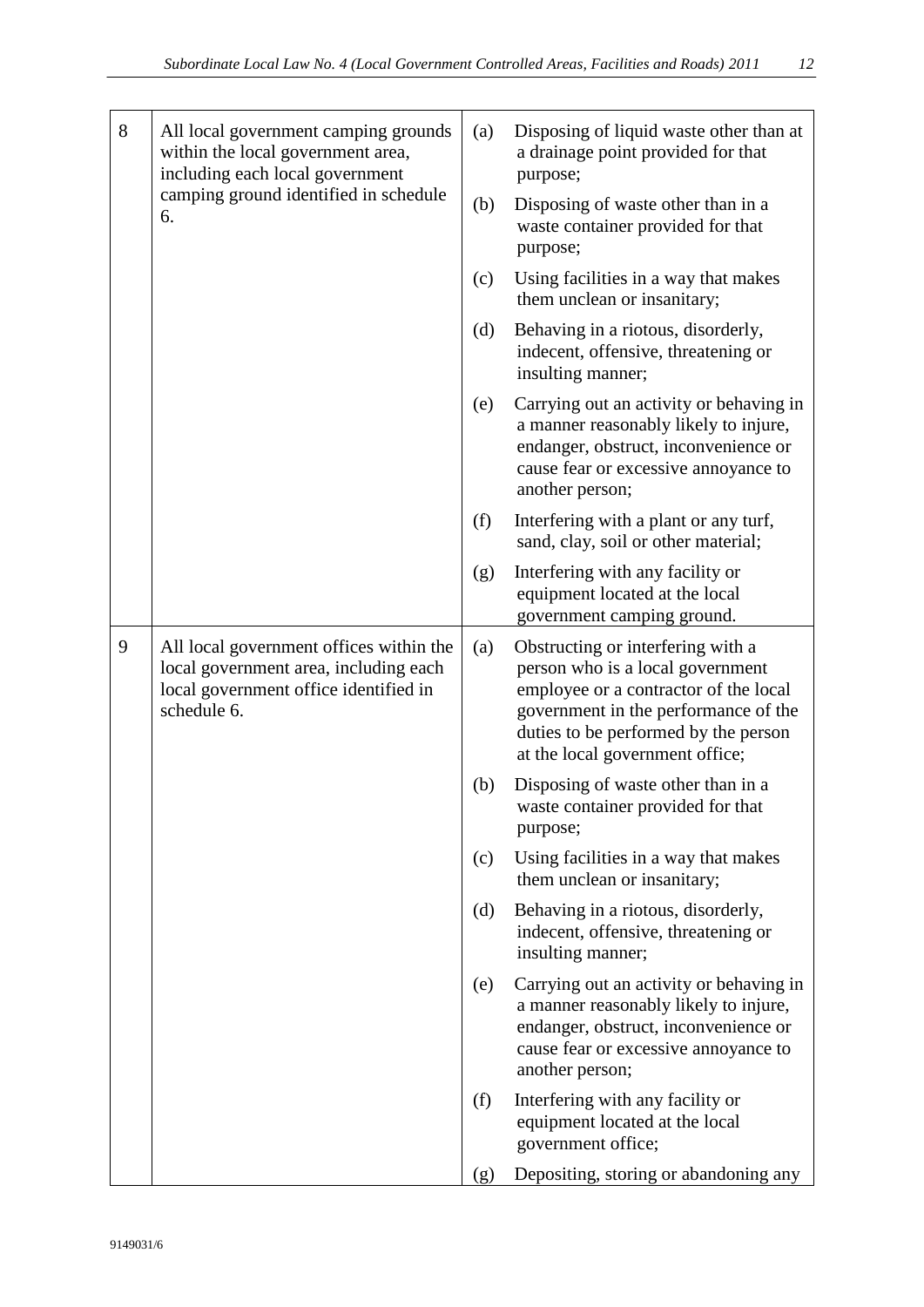|     | goods;                                                                                                                                                                                                                         |
|-----|--------------------------------------------------------------------------------------------------------------------------------------------------------------------------------------------------------------------------------|
| (h) | Any activity which fouls, litters,<br>pollutes or interferes with the local<br>government office or a facility in the<br>local government office;                                                                              |
| (i) | Wilfully breaking, destroying,<br>damaging, defacing, disfiguring or<br>writing upon any part of the local<br>government office or a notice erected<br>or displayed by the local government<br>at the local government office; |
| (j) | Using any part of the local<br>government office in a manner which<br>is inconsistent with-                                                                                                                                    |
|     | the safe, secure and efficient<br>(i)<br>operation of the local<br>government office; or                                                                                                                                       |
|     | the maintenance or improvement<br>(ii)<br>of the convenience of users of<br>the local government office.                                                                                                                       |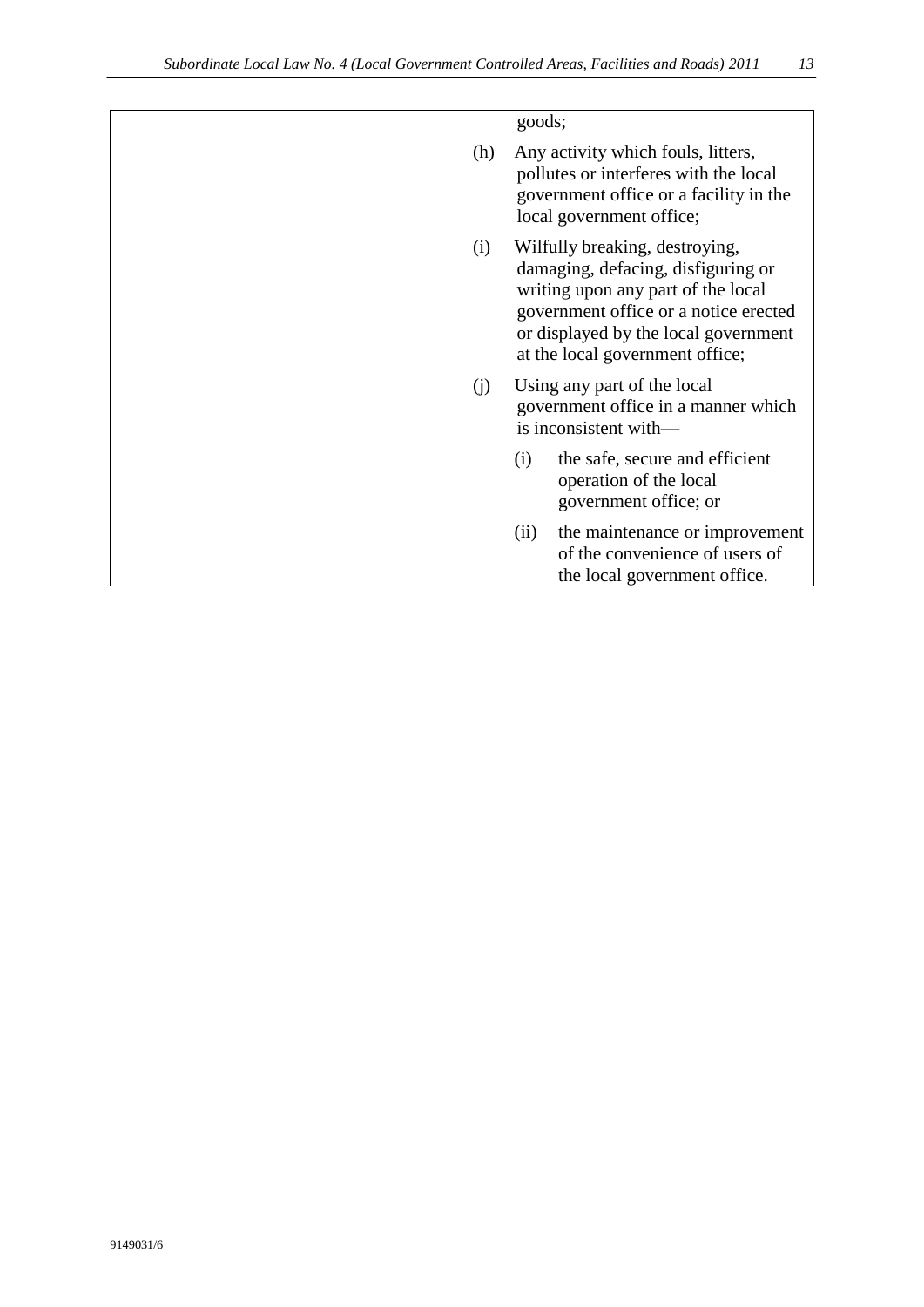# <span id="page-13-0"></span>**Schedule 2 Restricted activities for local government controlled areas or roads**

Section 5(2)

|                | Column 1                                                                        |            | <b>Column 2</b>                                                                                                                                                                                                                                                                           | <b>Column 3</b>                                                                                                                                                                                                                                                                                                  |
|----------------|---------------------------------------------------------------------------------|------------|-------------------------------------------------------------------------------------------------------------------------------------------------------------------------------------------------------------------------------------------------------------------------------------------|------------------------------------------------------------------------------------------------------------------------------------------------------------------------------------------------------------------------------------------------------------------------------------------------------------------|
|                | <b>Local government</b><br>controlled area or road                              |            | <b>Restricted activity</b>                                                                                                                                                                                                                                                                | <b>Extent of restriction</b>                                                                                                                                                                                                                                                                                     |
| $\mathbf{1}$   | All local government<br>controlled areas within<br>the local government<br>area | (a)<br>(b) | Busking; or<br>planting, clearing,<br>removal or pruning<br>of vegetation in a<br>local government<br>controlled area or on<br>a road.                                                                                                                                                    | Permitted only if authorised<br>under the conditions of an<br>approval for a prescribed<br>activity.                                                                                                                                                                                                             |
| $\overline{2}$ | All roads within the local<br>government area                                   | (a)        | The washing or<br>cleansing, painting,<br>repairing, alteration<br>or maintenance of<br>vehicles on a road'<br>(see $s.66(3)(b)$ of the<br><b>Transport Operations</b><br>(Road Use<br>Management) Act<br>1995, which permits<br>local laws to regulate<br>these activities on<br>roads). | Permitted only if the<br>(a)<br>vehicle is temporarily<br>disabled with a minor<br>fault and the driver of<br>the vehicle stops for no<br>longer than is<br>necessary for the<br>performance of<br>maintenance work<br>limited to the minimum<br>necessary to allow the<br>vehicle to be moved<br>from the road. |
|                |                                                                                 | (b)<br>(c) | Installing a gate or a<br>grid, or a gate and a<br>grid, across a road.<br>Being a responsible<br>person for a gate or a<br>grid, or a gate and a                                                                                                                                         | Permitted only if<br>(b)<br>authorised under the<br>conditions of an<br>approval for a<br>prescribed activity.<br>Permitted only if<br>(c)                                                                                                                                                                       |
|                |                                                                                 | (d)        | grid, installed across<br>a road.<br><b>Busking</b>                                                                                                                                                                                                                                       | authorised under the<br>conditions of an<br>approval for a<br>prescribed activity.<br>Permitted only if<br>(d)<br>authorised under the<br>conditions of an                                                                                                                                                       |
|                |                                                                                 |            |                                                                                                                                                                                                                                                                                           | approval for a<br>prescribed activity.                                                                                                                                                                                                                                                                           |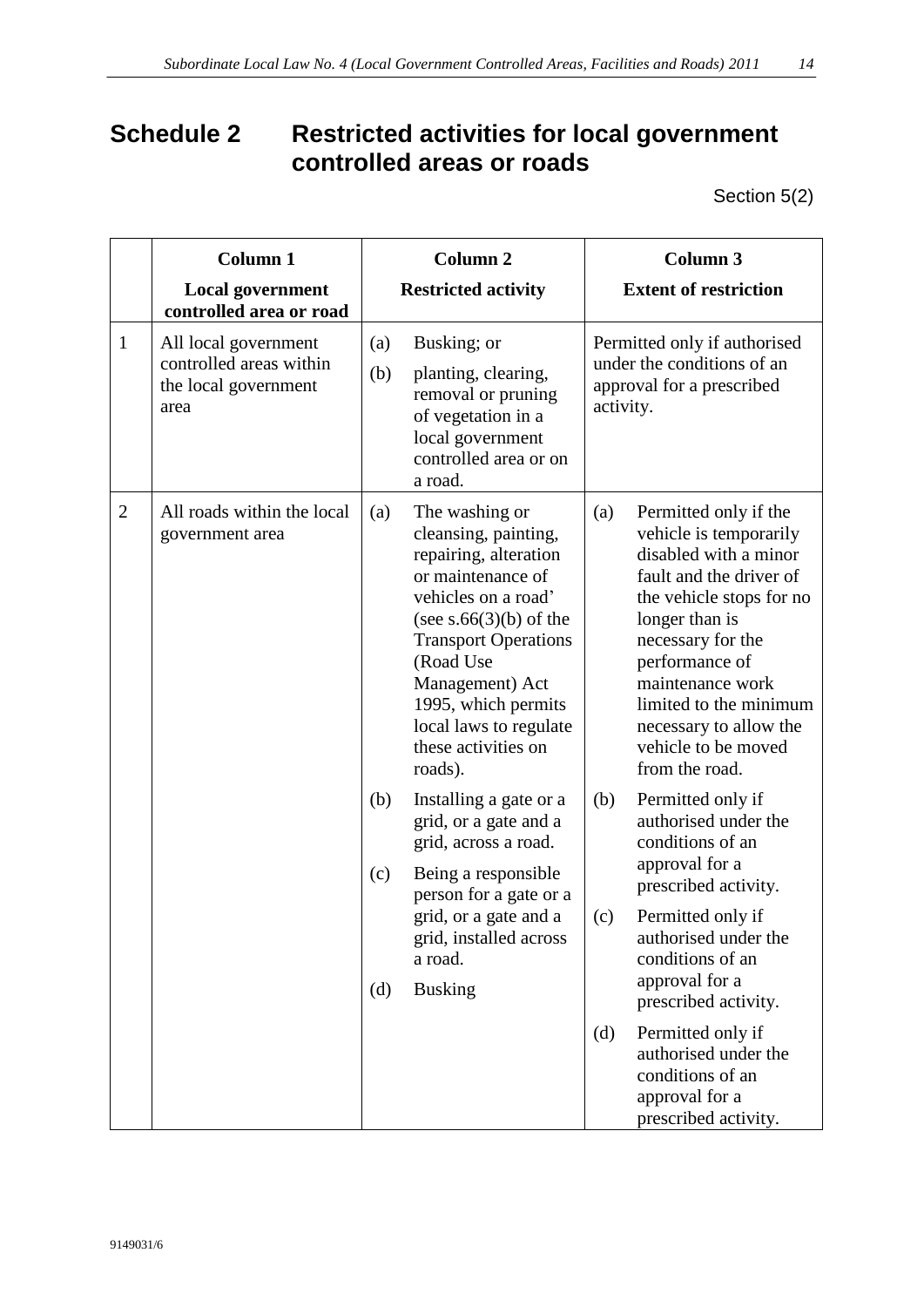| 3 | All local government<br>cemeteries within the<br>local government area,<br>including each local<br>government cemetery<br>identified in schedule 6. | (a) | Carrying out a burial<br>outside the hours<br>during which burials<br>may be performed as<br>fixed by the local<br>government. | (a) | Permitted only-<br>between the<br>(i)<br>hours of 8.00a.m.<br>and $3.30p.m.;$ or<br>with the written<br>(ii)<br>authorisation of<br>the chief<br>executive officer.                                                     |
|---|-----------------------------------------------------------------------------------------------------------------------------------------------------|-----|--------------------------------------------------------------------------------------------------------------------------------|-----|-------------------------------------------------------------------------------------------------------------------------------------------------------------------------------------------------------------------------|
|   |                                                                                                                                                     | (b) | A disposing of<br>human remains in a<br>local government<br>cemetery.                                                          | (b) | Permitted only with the<br>written authorisation of<br>the chief executive<br>officer of the local<br>government.                                                                                                       |
|   |                                                                                                                                                     | (c) | Digging or preparing<br>a grave in a local<br>government<br>cemetery.                                                          | (c) | Permitted only if the<br>grave is dug or<br>prepared by a person<br>employed by the local<br>government or with the<br>written authorisation of<br>the sexton.                                                          |
|   |                                                                                                                                                     | (d) | After a burial -<br>reopening a grave for<br>a further burial.                                                                 | (d) | Permitted only with the<br>written authorisation of<br>the sexton.                                                                                                                                                      |
|   |                                                                                                                                                     | (e) | Exhuming a body or<br>the remains of a body<br>which has been<br>buried in a local<br>government<br>cemetery.                  | (e) | Permitted only with the<br>written authorisation of<br>the chief executive<br>officer of the local<br>government.                                                                                                       |
|   |                                                                                                                                                     | (f) | Bringing human<br>remains into a local<br>government<br>cemetery.                                                              | (f) | Permitted only-<br>with the written<br>(i)<br>authorisation of<br>the chief executive<br>officer of the local<br>government; and<br>if the remains are<br>(ii)<br>enclosed in a<br>coffin or other<br>form of container |
|   |                                                                                                                                                     |     |                                                                                                                                |     | appropriate to the<br>proposed form of<br>disposal.                                                                                                                                                                     |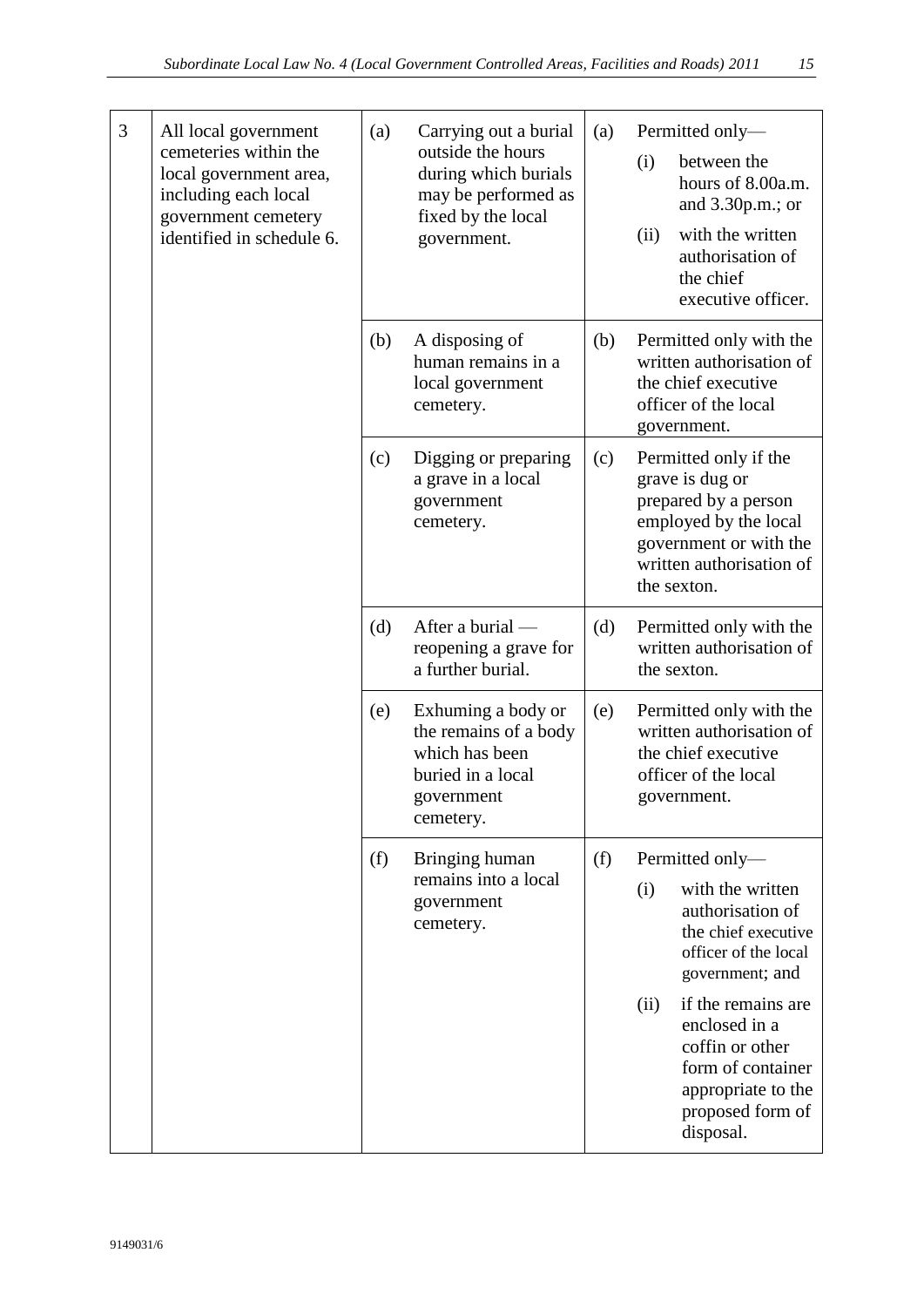| (g) | Erecting or installing<br>a memorial to a<br>deceased person in a<br>local government<br>cemetery.                        | (g) | Permitted only with the<br>written authorisation of<br>the chief executive<br>officer of the local<br>government.                                                                                                                                                                                                                                                                                                                          |
|-----|---------------------------------------------------------------------------------------------------------------------------|-----|--------------------------------------------------------------------------------------------------------------------------------------------------------------------------------------------------------------------------------------------------------------------------------------------------------------------------------------------------------------------------------------------------------------------------------------------|
| (h) | Reserving a niche or<br>site in a local<br>government<br>cemetery.                                                        | (h) | Permitted only under<br>the conditions of a<br>written authorisation of<br>the chief executive<br>officer of the local<br>government.                                                                                                                                                                                                                                                                                                      |
| (i) | Carrying out<br>maintenance or repair<br>work on a memorial<br>to a deceased person<br>in a local government<br>cemetery. | (i) | Permitted only-<br>(i)<br>by a member of<br>the family of the<br>deceased person,<br>or another person<br>who has a proper<br>interest in the<br>maintenance of<br>the memorial to<br>the deceased<br>person; and<br>with the written<br>(ii)<br>approval of the<br>sexton; and<br>subject to<br>(iii)<br>conditions about<br>how the work is<br>to be carried out<br>as are included in<br>the written<br>authorisation of<br>the sexton. |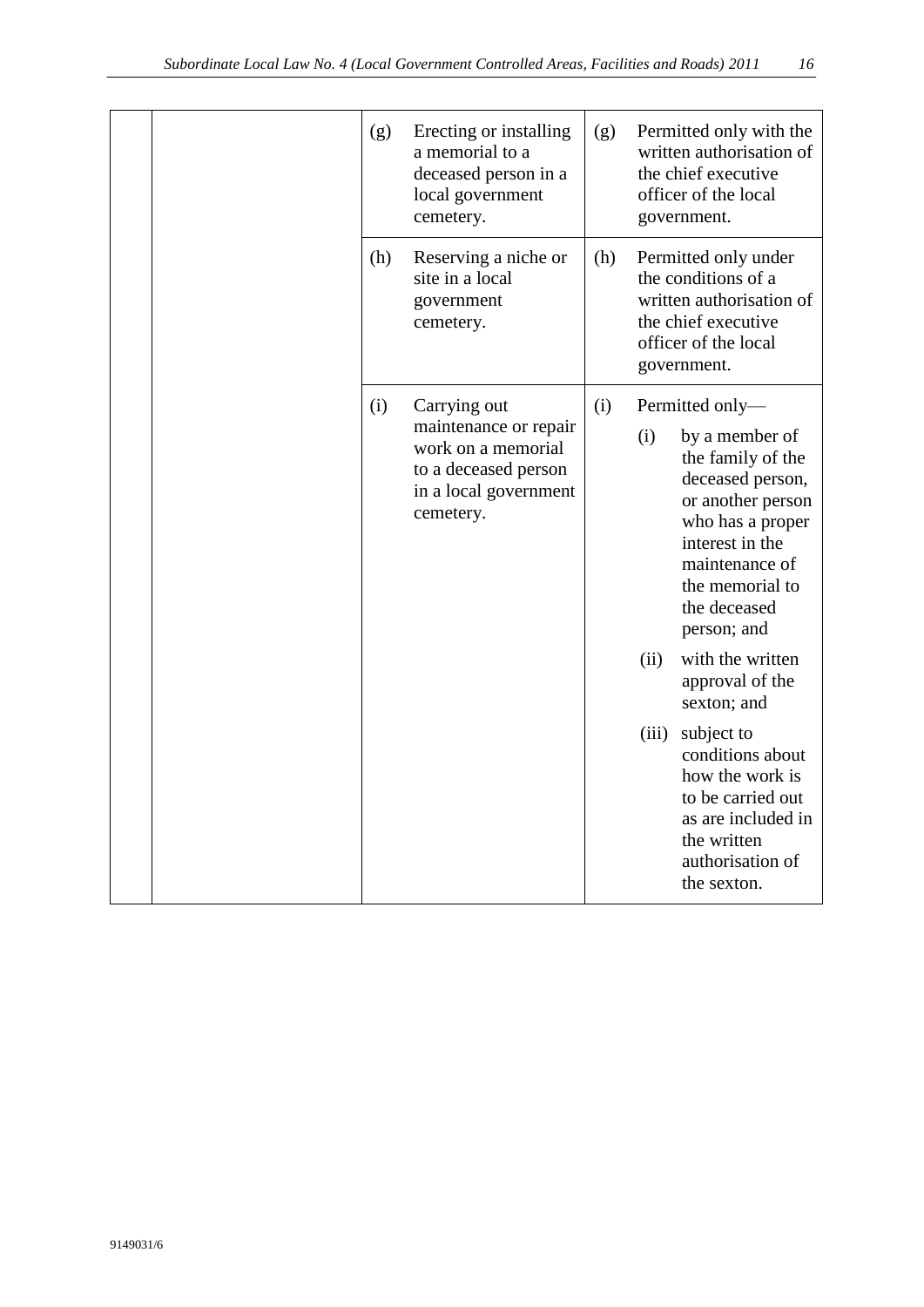| $\overline{4}$ | All parks and reserves<br>within the local | (a) | Lighting or<br>maintaining a fire.                                                                                   | (a) | Permitted only if the<br>fire is-                                                                                                                 |
|----------------|--------------------------------------------|-----|----------------------------------------------------------------------------------------------------------------------|-----|---------------------------------------------------------------------------------------------------------------------------------------------------|
|                | government area                            |     |                                                                                                                      |     | (i)<br>lit and maintained<br>in a fireplace<br>established by the<br>local government<br>for the purpose;<br><sub>or</sub>                        |
|                |                                            |     |                                                                                                                      |     | (ii)<br>lit and maintained<br>in accordance<br>with the written<br>authorisation of<br>the chief executive<br>officer of the local<br>government. |
|                |                                            | (b) | Sleeping, occupying<br>or remaining<br>overnight in a park or<br>reserve.                                            | (b) | Permitted only with the<br>written authorisation of<br>the chief executive<br>officer of the local<br>government.                                 |
|                |                                            | (c) | Conducting a social<br>gathering or meeting<br>of more than 50<br>people.                                            | (c) | Permitted only if<br>authorised under the<br>conditions of an<br>approval for a<br>prescribed activity.                                           |
|                |                                            | (d) | Erecting or installing<br>a building, structure<br>or facility in, on,<br>across or over a park<br>or reserve.       | (d) | Permitted only if<br>authorised under the<br>conditions of an<br>approval for a<br>prescribed activity.                                           |
|                |                                            | (e) | Conducting or taking<br>part in an organised<br>sporting activity of<br>regional, State or<br>national significance. | (e) | Permitted only if<br>authorised under the<br>conditions of an<br>approval for a<br>prescribed activity.                                           |
|                |                                            | (f) | Operating a model<br>aircraft propelled by a<br>motor.                                                               | (f) | Permitted only with the<br>written authorisation of<br>the chief executive<br>officer of the local<br>government.                                 |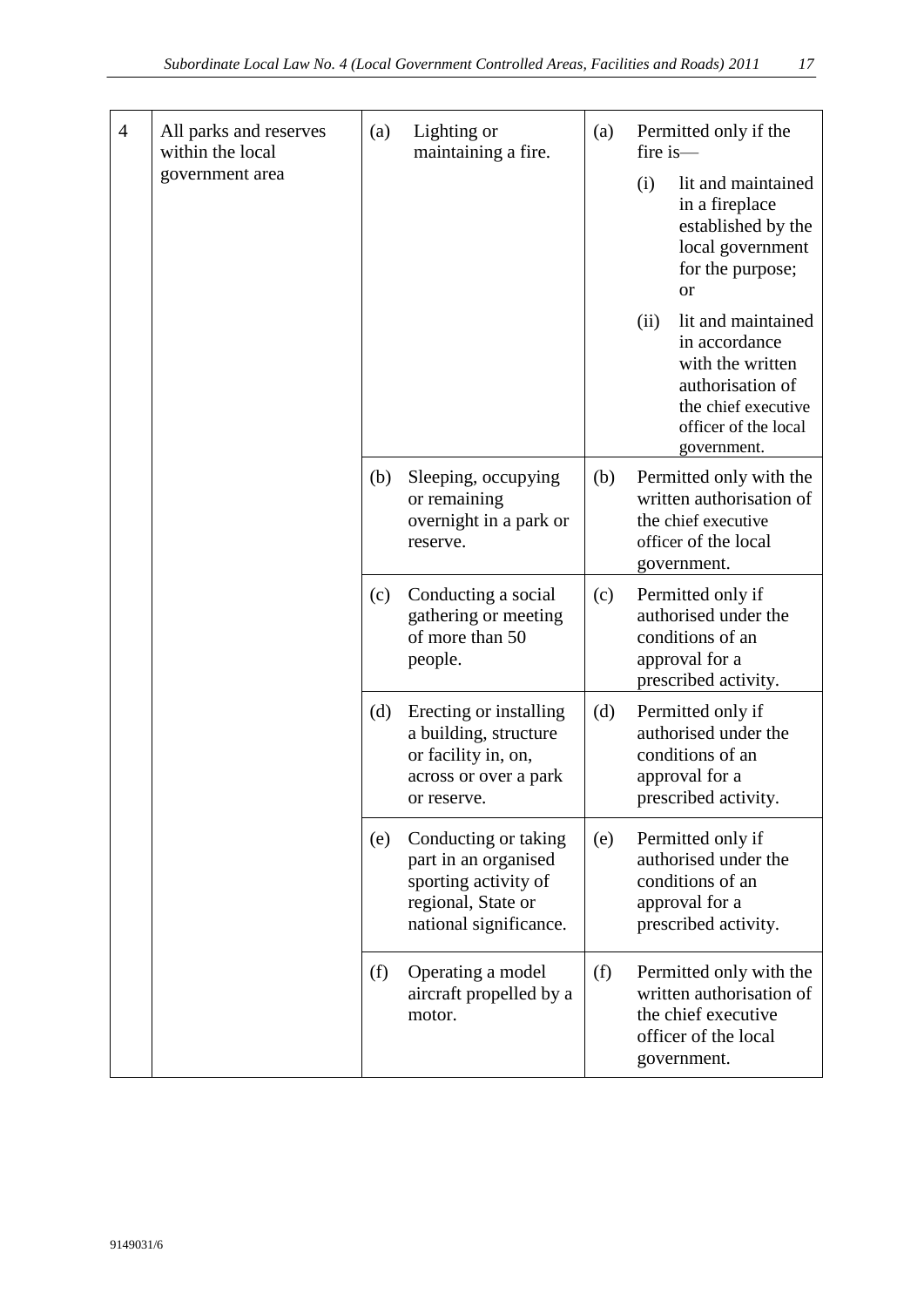|   |                                                                                                                                                            | (g) | Using, storing or<br>possessing fireworks.                                                                                                                                   | (g) | Permitted only with the<br>written authorisation of<br>the chief executive<br>officer of the local<br>government.                                                                                                            |
|---|------------------------------------------------------------------------------------------------------------------------------------------------------------|-----|------------------------------------------------------------------------------------------------------------------------------------------------------------------------------|-----|------------------------------------------------------------------------------------------------------------------------------------------------------------------------------------------------------------------------------|
|   |                                                                                                                                                            | (h) | Operating a device<br>which amplifies noise.                                                                                                                                 | (h) | Permitted only with the<br>written authorisation of<br>the chief executive<br>officer of the local<br>government.                                                                                                            |
|   |                                                                                                                                                            | (i) | Displaying a sign or<br>advertisement.                                                                                                                                       | (i) | Permitted only if<br>authorised under the<br>conditions of an<br>approval for a<br>prescribed activity.                                                                                                                      |
|   |                                                                                                                                                            | (j) | Propagating or<br>cultivating any plant,<br>vegetation or<br>vegetative matter.                                                                                              | (j) | Permitted only if<br>authorised under<br>conditions of an<br>approval for a<br>prescribed activity.                                                                                                                          |
| 5 | All local government<br>caravan parks within the<br>local government area,<br>including each local<br>government caravan park<br>identified in schedule 6. | (a) | Lighting or<br>maintaining a fire in<br>the open.                                                                                                                            | (a) | Permitted only $-$<br>if the fire is in a<br>(i)<br>fireplace or<br>incinerator<br>approved for the<br>purpose by the<br>local<br>government; or<br>with the written<br>(ii)<br>authorisation of<br>an authorised<br>person. |
|   |                                                                                                                                                            | (b) | Camping, sleeping,<br>occupying or<br>remaining overnight<br>in a caravan or<br>complementary<br>accommodation at a<br>caravan site at a local<br>government caravan<br>park | (b) | Permitted only if-<br>(i)<br>the person<br>undertaking the<br>activity maintains<br>the caravan site<br>and any caravan<br><b>or</b><br>complementary<br>accommodation<br>on the caravan<br>site in a clean and              |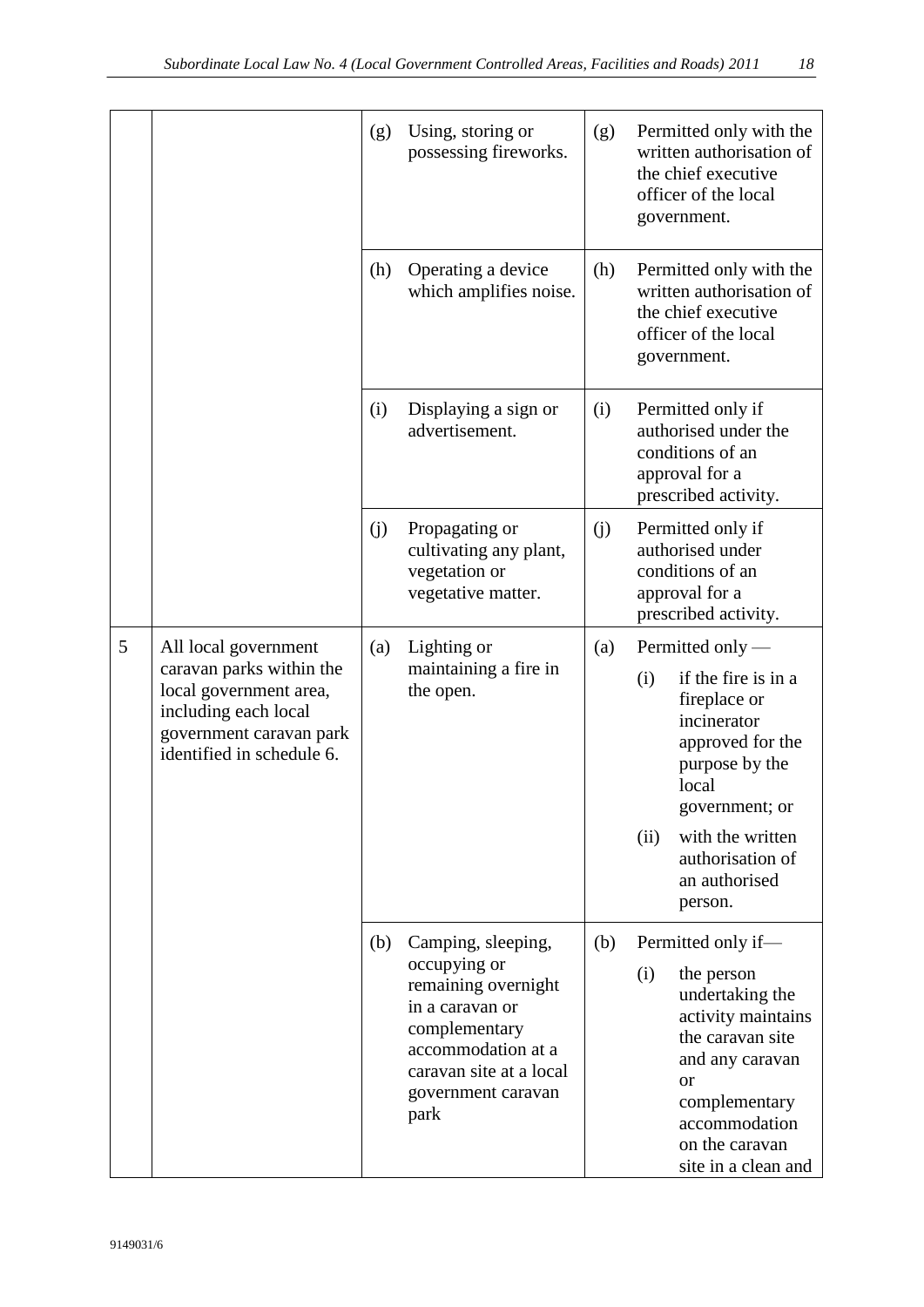|  |       | sanitary<br>condition; and                                                                                                                                                                                                                                                  |
|--|-------|-----------------------------------------------------------------------------------------------------------------------------------------------------------------------------------------------------------------------------------------------------------------------------|
|  | (ii)  | the person<br>deposits all waste<br>in a waste<br>container, or a<br>waste disposal<br>system, provided<br>by the local<br>government for<br>the purpose; and                                                                                                               |
|  | (iii) | the person does<br>not use facilities<br>at the local<br>government<br>caravan park in a<br>way that makes<br>them unclean or<br>unsanitary; and                                                                                                                            |
|  | (iv)  | the person who<br>occupies the<br>caravan site<br>allows onto the<br>site no more<br>persons than the<br>limit fixed under<br>a relevant<br>approval or as<br>notified by notice<br>displayed by the<br>local government<br>at the local<br>government<br>caravan park; and |
|  | (v)   | the person pays<br>all fees for use of<br>the caravan site<br>in advance to the<br>local<br>government; and                                                                                                                                                                 |
|  | (vi)  | if required by the<br>local government<br>or an Act-the<br>person enters into<br>a written<br>agreement with<br>the local<br>government                                                                                                                                     |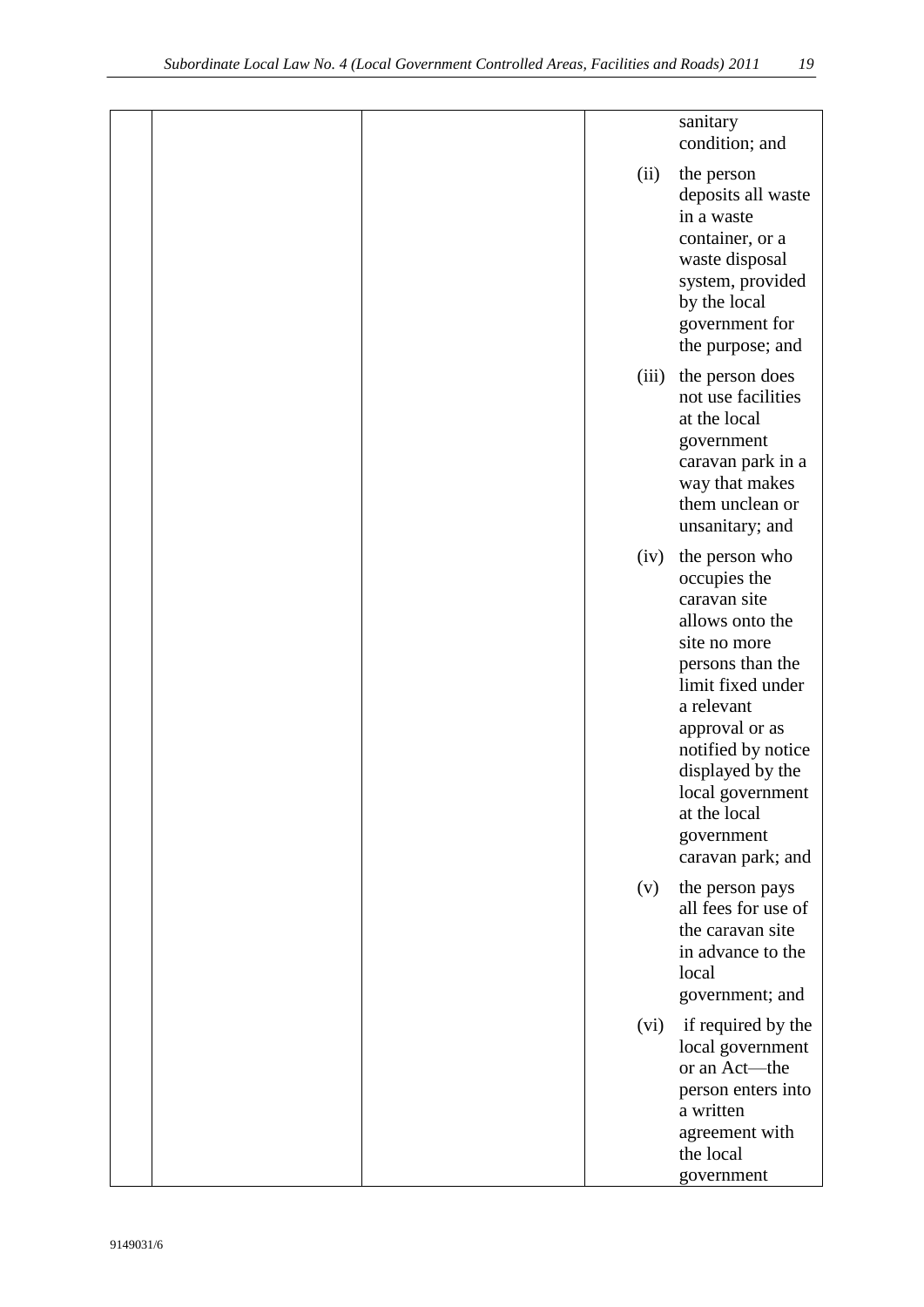|  |       | about<br>undertaking the<br>activity at the<br>local government<br>caravan park; and                                                                                           |
|--|-------|--------------------------------------------------------------------------------------------------------------------------------------------------------------------------------|
|  | (vii) | at the end of the<br>period of<br>occupation of the<br>caravan site -<br>the person<br>vacates and<br>leaves the<br>caravan site in a<br>clean and tidy<br>condition; and      |
|  |       | (viii) the person<br>ensures that the<br>caravan or<br>complementary<br>accommodation<br>is not let or hired<br>to another person;<br>and                                      |
|  | (ix)  | the person<br>ensures that the<br>caravan site is<br>kept and<br>maintained in<br>good repair and<br>clean, tidy and<br>sanitary<br>condition; and                             |
|  | (x)   | the person<br>ensures that the<br>caravan site is not<br>left unoccupied<br>for more than 2<br>days; and                                                                       |
|  | (xi)  | the person<br>ensures that the<br>activity does not<br>cause a nuisance,<br>annoyance,<br>disturbance or<br>inconvenience to<br>other persons<br>using the local<br>government |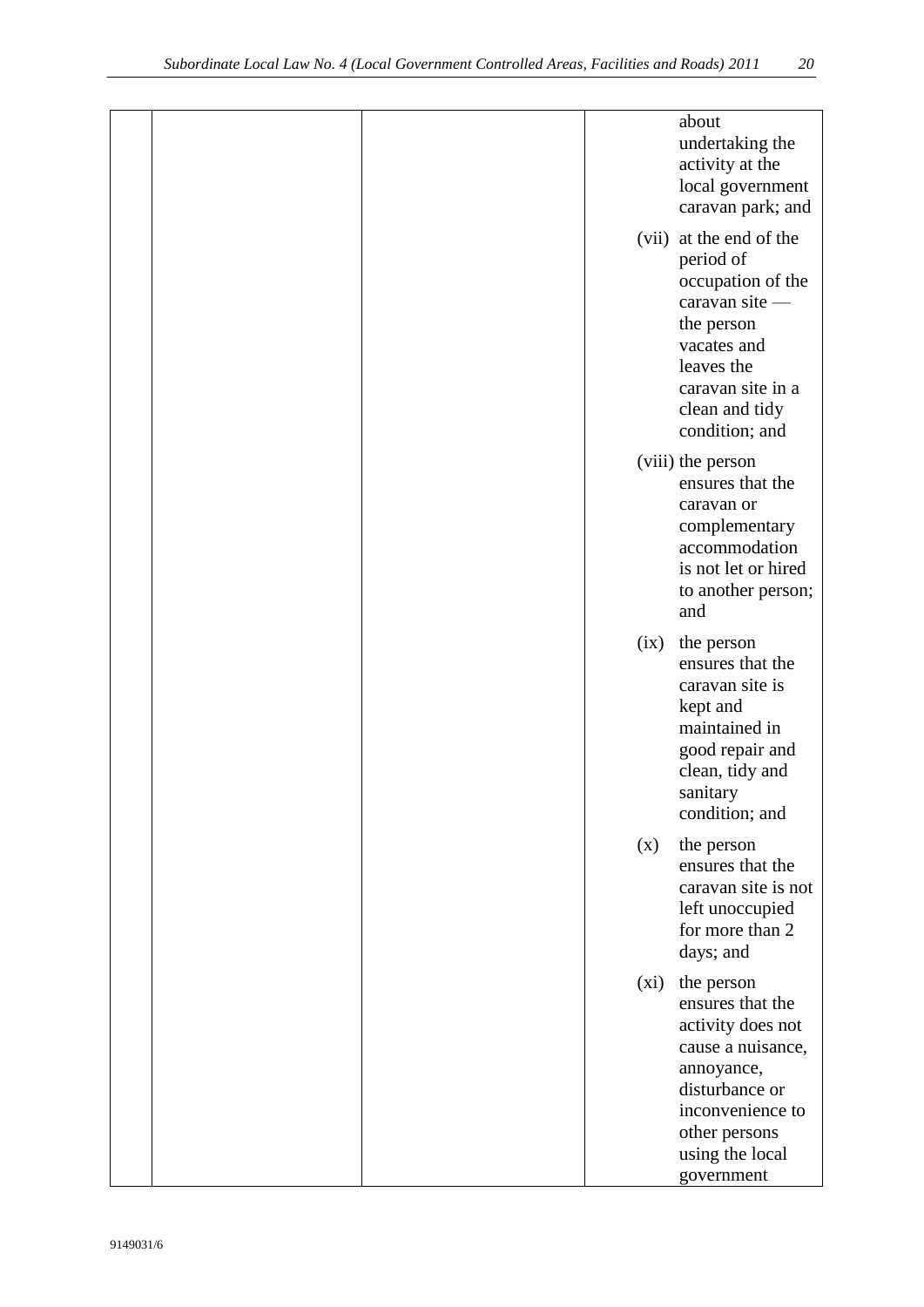|   |                                                                                                 |     |                                                                                                |     | caravan park.                                                                                                                                                                       |
|---|-------------------------------------------------------------------------------------------------|-----|------------------------------------------------------------------------------------------------|-----|-------------------------------------------------------------------------------------------------------------------------------------------------------------------------------------|
| 6 | The boat ramps and<br>landings within the local<br>government area<br>identified in schedule 6. | (a) | Driving or standing a<br>vehicle on a boat<br>ramp.                                            | (a) | Permitted only to<br>launch or retrieve a<br>ship from the boat<br>ramp.                                                                                                            |
|   |                                                                                                 | (b) | Launching or<br>retrieving a ship at a<br>boat ramp.                                           | (b) | Permitted only if the<br>person launching or<br>retrieving the ship does<br>so as quickly as is<br>reasonably possible.                                                             |
|   |                                                                                                 | (c) | Anchoring, mooring<br>or placing a ship in<br>the water around a<br>boat ramp or a<br>landing. | (c) | Permitted only if the<br>anchoring, mooring or<br>placing of the ship is<br>not likely to obstruct<br>another person's use of<br>the boat ramp or<br>landing.                       |
|   |                                                                                                 | (d) | Carrying out the<br>rigging of a sailing<br>ship on a boat ramp<br>or landing.                 | (d) | Permitted only if the<br>carrying out of the<br>rigging does not, or is<br>not likely to, impede<br>access to the boat ramp<br>or landing.                                          |
|   |                                                                                                 | (e) | Taking or driving a<br>vehicle onto a boat<br>ramp.                                            | (e) | Permitted only if the<br>mass of the vehicle and<br>its load (if any),<br>together with any<br>trailer that the vehicle<br>is towing and its load<br>(if any), is not more<br>than— |
|   |                                                                                                 |     |                                                                                                |     | (i)<br>5 tonnes; or                                                                                                                                                                 |
|   |                                                                                                 |     |                                                                                                |     | if the local<br>(ii)<br>government<br>erects on or near<br>the boat ramp a<br>notice approved<br>by the local<br>government and                                                     |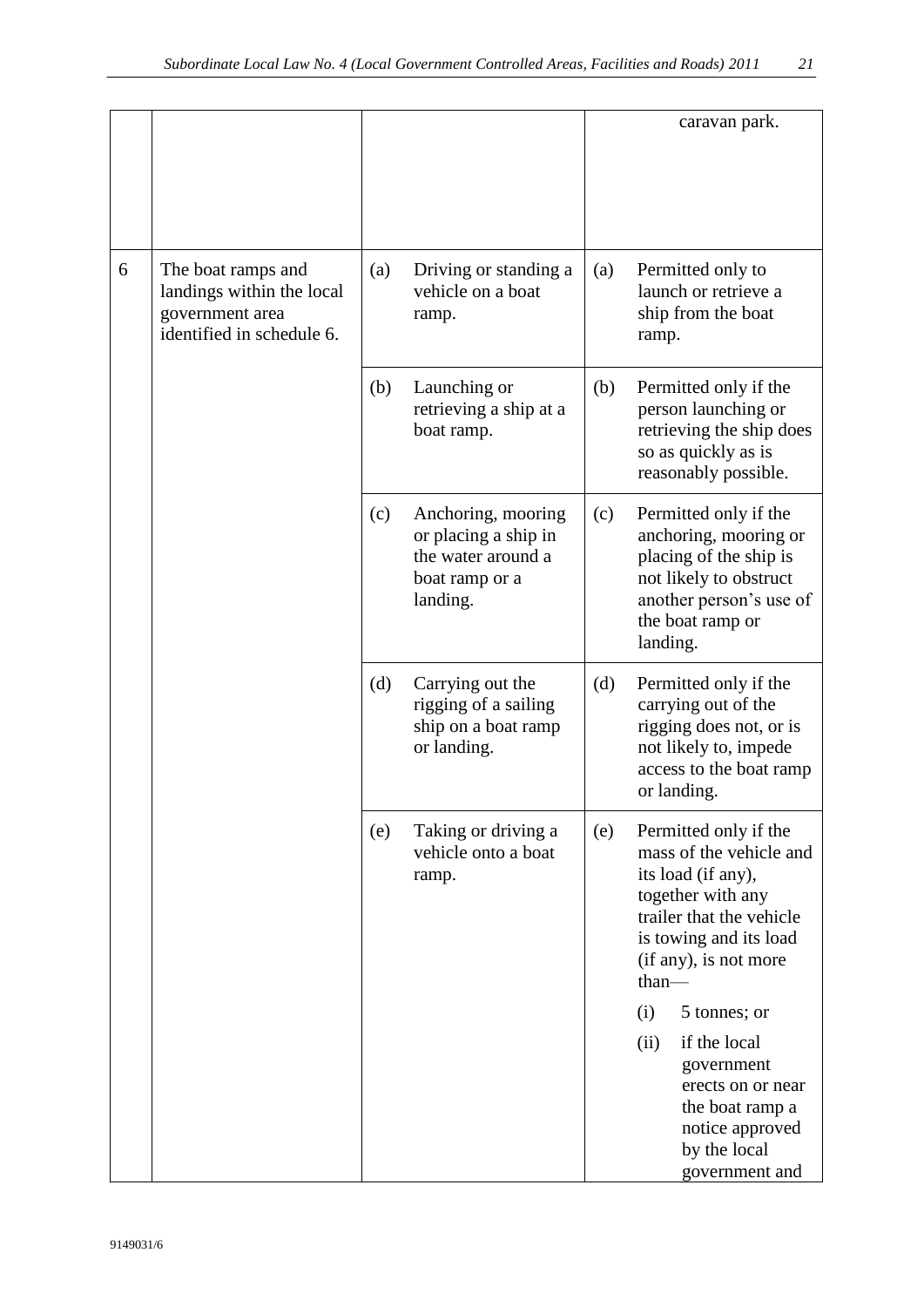|     |                            |     |      |           | displaying a<br>greater mass-<br>the greater mass.                                                                                                                                                                                         |
|-----|----------------------------|-----|------|-----------|--------------------------------------------------------------------------------------------------------------------------------------------------------------------------------------------------------------------------------------------|
| (f) | Taking or driving a        | (f) |      |           | Permitted only if-                                                                                                                                                                                                                         |
|     | vehicle onto a<br>landing. |     | (i)  | the local | government<br>erects on or near<br>the landing a<br>notice that-                                                                                                                                                                           |
|     |                            |     |      | (A)       | is approved<br>by the local<br>government<br>; and                                                                                                                                                                                         |
|     |                            |     |      | (B)       | authorises<br>the taking<br>or driving<br>of a vehicle<br>on the<br>landing for<br>the purpose<br>mentioned<br>in<br>paragraph<br>$(ii)$ ; and                                                                                             |
|     |                            |     |      | (C)       | states the<br>maximum<br>mass of the<br>vehicle and<br>its load (if<br>any)<br>together<br>with any<br>trailer that<br>the vehicle<br>is towing<br>and its load<br>(if any) that<br>may be<br>taken or<br>driven on<br>the landing;<br>and |
|     |                            |     | (ii) | goods or  | the vehicle is<br>taken or driven<br>on the landing<br>only to take                                                                                                                                                                        |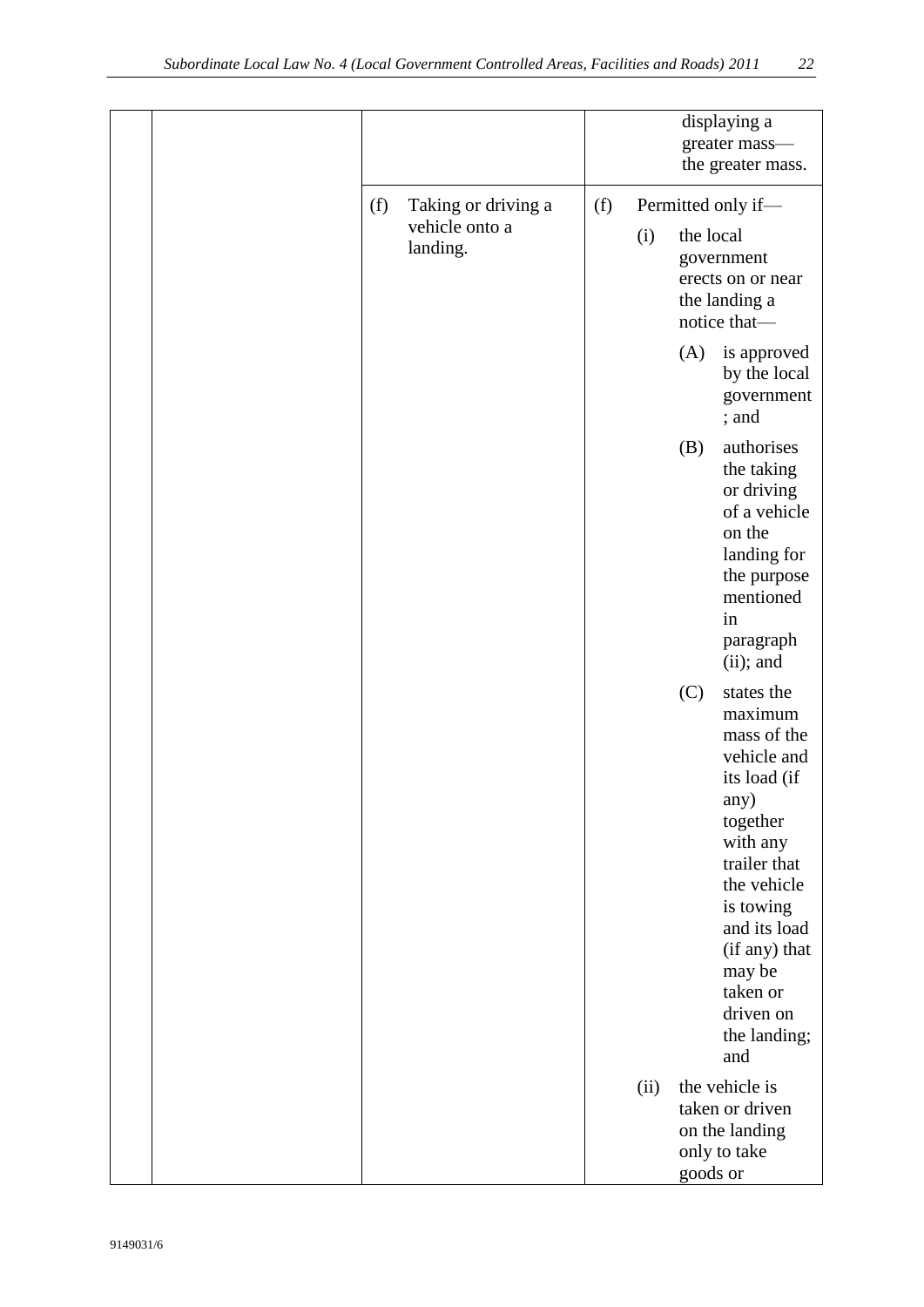|        |                                                                                                                                                                 |     |                                                                                                                                                                                                                                                                                                                          |     | passengers to, or<br>pick up goods or<br>passengers from,<br>a ship moored at<br>the landing.                       |
|--------|-----------------------------------------------------------------------------------------------------------------------------------------------------------------|-----|--------------------------------------------------------------------------------------------------------------------------------------------------------------------------------------------------------------------------------------------------------------------------------------------------------------------------|-----|---------------------------------------------------------------------------------------------------------------------|
|        |                                                                                                                                                                 | (g) | Taking or driving a<br>vehicle onto a boat<br>ramp or landing.                                                                                                                                                                                                                                                           | (g) | Permitted only if the<br>vehicle moves on<br>wheels fitted with<br>pneumatic or rubber<br>tyres.                    |
| $\tau$ | All local government<br>swimming pools within<br>the local government<br>area, including each local<br>government swimming<br>pool identified in<br>schedule 6. | (a) | Conducting—<br>(i)<br>a swimming<br>club<br>competition or<br>carnival; or<br>(ii)<br>an inter-school<br>or intra-school<br>swimming<br>competition or<br>carnival; or<br>(iii)<br>learn to swim<br>training,<br>lifesaving<br>training or<br>competitive<br>swimming<br>training by a<br>swimming club<br>or school; or | (a) | Permitted if authorised<br>under the conditions of<br>an approval for a<br>prescribed activity.                     |
|        |                                                                                                                                                                 |     | (iv)<br>a private<br>function.                                                                                                                                                                                                                                                                                           |     |                                                                                                                     |
|        |                                                                                                                                                                 | (b) | Bringing an object<br>(including water<br>sports equipment)<br>into a swimming<br>pool if the object is<br>dangerous or may be<br>used in a dangerous<br>way.                                                                                                                                                            | (b) | Permitted only with the<br>written authorisation of<br>an authorised person.                                        |
| 8      | All local government<br>camping grounds within<br>the local government<br>area, including each local<br>government camping<br>ground identified in              | (a) | Lighting or<br>maintaining a fire in<br>the open.                                                                                                                                                                                                                                                                        | (a) | Permitted only —<br>if the fire is in a<br>(i)<br>fireplace or<br>incinerator<br>approved for the<br>purpose by the |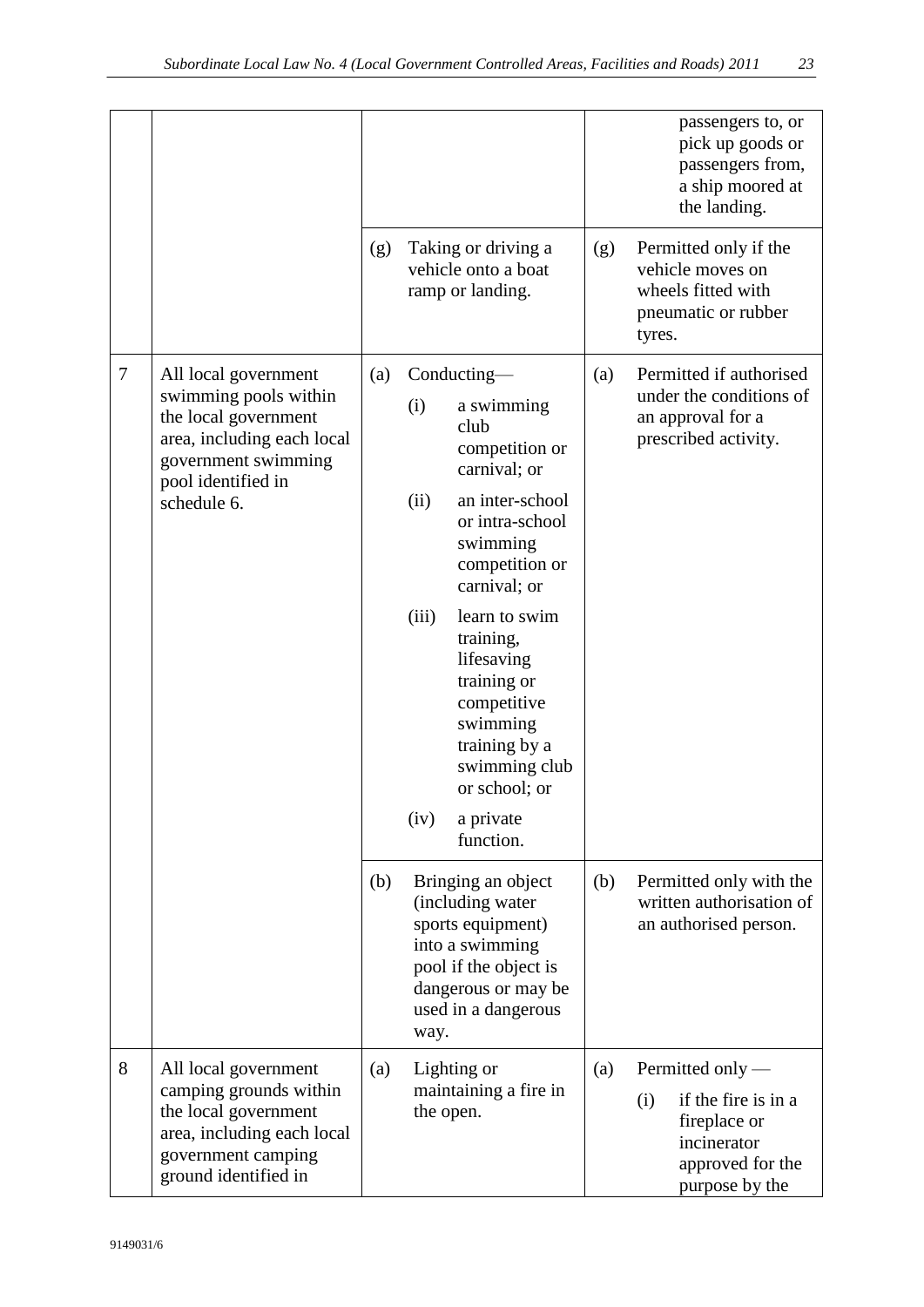| schedule 6. |     |                                                                                                      |     |       | local<br>government; or                                                                                                                                                                              |
|-------------|-----|------------------------------------------------------------------------------------------------------|-----|-------|------------------------------------------------------------------------------------------------------------------------------------------------------------------------------------------------------|
|             |     |                                                                                                      |     | (ii)  | with the written<br>authorisation of<br>an authorised<br>person.                                                                                                                                     |
|             | (b) | Camping, sleeping,                                                                                   | (b) |       | Permitted only if-                                                                                                                                                                                   |
|             |     | occupying or<br>remaining overnight<br>at a camping site at a<br>local government<br>camping ground. |     | (i)   | the person<br>undertaking the<br>activity<br>maintains the<br>camping site, and<br>any tent or other<br>accommodation<br>on the camping<br>site, in a clean<br>and sanitary<br>condition; and        |
|             |     |                                                                                                      |     | (ii)  | the person<br>deposits all waste<br>in a waste<br>container, or a<br>waste disposal<br>system, provided<br>by the local<br>government for<br>the purpose; and                                        |
|             |     |                                                                                                      |     | (iii) | the person does<br>not use facilities<br>at the local<br>government<br>camping ground<br>in a way that<br>makes them<br>unclean or<br>unsanitary; and                                                |
|             |     |                                                                                                      |     | (iv)  | the person who<br>occupies the<br>camping site<br>allows onto the<br>site no more<br>persons than the<br>limit fixed under<br>a relevant<br>approval or as<br>notified by notice<br>displayed by the |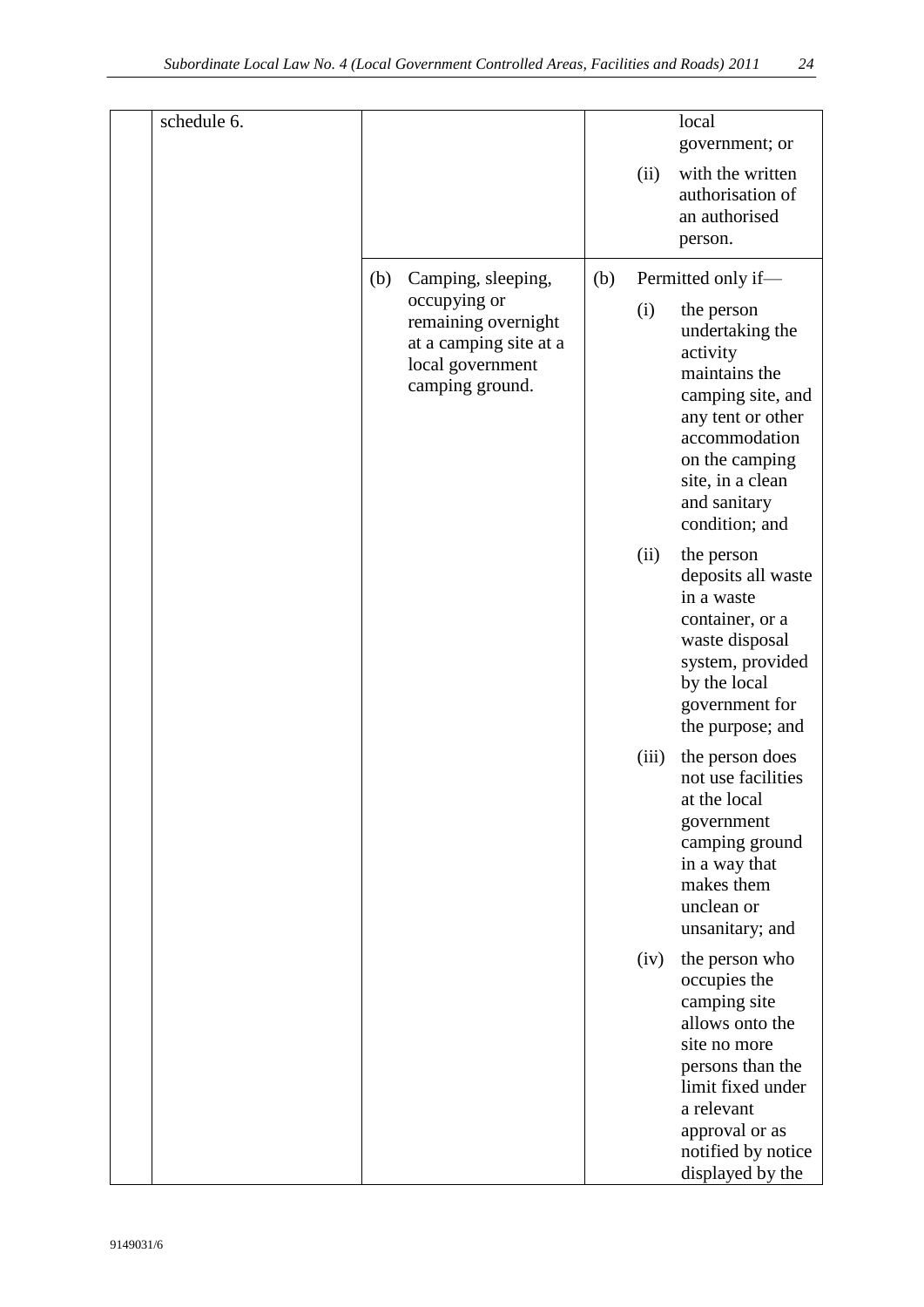|  |       | local government<br>at the local<br>government<br>camping ground;<br>and                                                                                                                                                             |
|--|-------|--------------------------------------------------------------------------------------------------------------------------------------------------------------------------------------------------------------------------------------|
|  | (v)   | the person pays<br>all fees for use of<br>the camping site<br>in advance to the<br>local<br>government; and                                                                                                                          |
|  | (vi)  | if required by the<br>local government<br>or an Act-the<br>person enters into<br>a written<br>agreement with<br>the local<br>government<br>about<br>undertaking the<br>activity at the<br>local government<br>camping ground;<br>and |
|  | (vii) | at the end of the<br>period of<br>occupation of the<br>camping site -<br>the person<br>vacates and<br>leaves the<br>camping site in a<br>clean and tidy<br>condition; and                                                            |
|  |       | (viii) the person<br>ensures that the<br>camping site, tent<br>or other<br>accommodation<br>is not let or hired<br>to another<br>person; and                                                                                         |
|  | (ix)  | the person<br>ensures that the<br>camping site is<br>kept and<br>maintained in                                                                                                                                                       |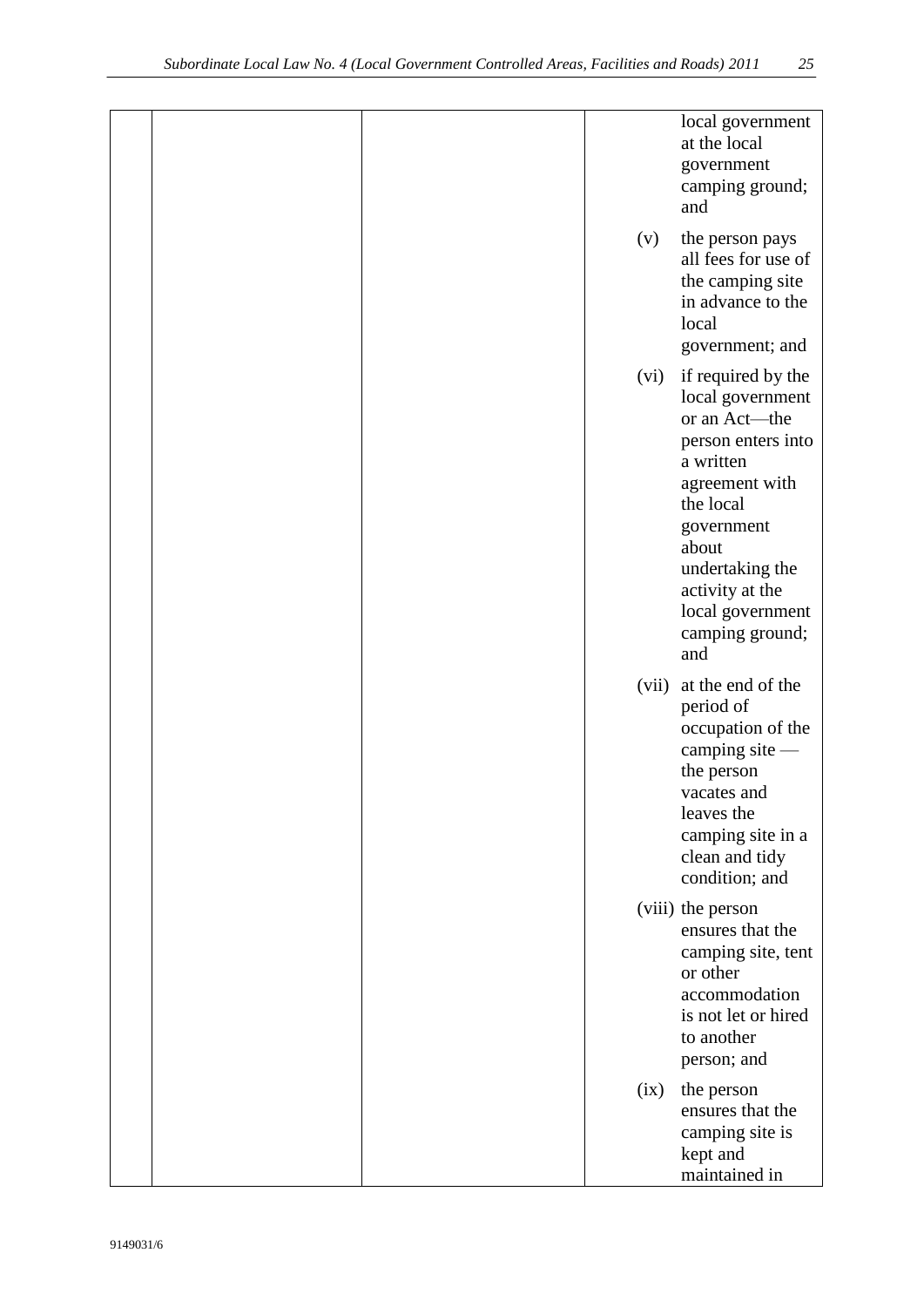|   |                                                                                                                                                                                                           |                      |                                                                                        |     |                                                                             | good repair and<br>clean, tidy and<br>sanitary<br>condition; and                                                                                                                                  |
|---|-----------------------------------------------------------------------------------------------------------------------------------------------------------------------------------------------------------|----------------------|----------------------------------------------------------------------------------------|-----|-----------------------------------------------------------------------------|---------------------------------------------------------------------------------------------------------------------------------------------------------------------------------------------------|
|   |                                                                                                                                                                                                           |                      |                                                                                        |     | (x)                                                                         | the person<br>ensures that the<br>camping site is<br>not left<br>unoccupied for<br>more than 2<br>days; and                                                                                       |
|   |                                                                                                                                                                                                           |                      |                                                                                        |     | $(x_i)$                                                                     | the person<br>ensures that not<br>more than 1 tent<br>or other<br>accommodation<br>occupies a<br>camping site at<br>the camping<br>ground; and                                                    |
|   |                                                                                                                                                                                                           |                      |                                                                                        |     | (xii)                                                                       | the person<br>ensures that the<br>activity does not<br>cause a nuisance,<br>annoyance,<br>disturbance or<br>inconvenience to<br>other persons<br>using the local<br>government<br>camping ground. |
| 9 | All local government                                                                                                                                                                                      | (a)                  | The activity of a                                                                      | (a) |                                                                             | Permitted only if-                                                                                                                                                                                |
|   | offices within the local<br>person bringing an<br>animal onto, or<br>government area,<br>including each local<br>permitting or<br>government office<br>allowing an animal to<br>identified in schedule 6. | remain on, the local |                                                                                        | (i) | the animal is an<br>assistance dog, a<br>guide dog or a<br>hearing dog; and |                                                                                                                                                                                                   |
|   |                                                                                                                                                                                                           |                      | government office.                                                                     |     | (ii)                                                                        | the person is the<br>handler of the<br>dog.                                                                                                                                                       |
|   |                                                                                                                                                                                                           | (b)                  | Entering or                                                                            | (b) |                                                                             | Permitted if-                                                                                                                                                                                     |
|   |                                                                                                                                                                                                           |                      | remaining at a local<br>government office or<br>a part of a local<br>government office |     | (i)                                                                         | the local<br>government<br>office or relevant<br>part of the local<br>government<br>office is a public<br>place; and                                                                              |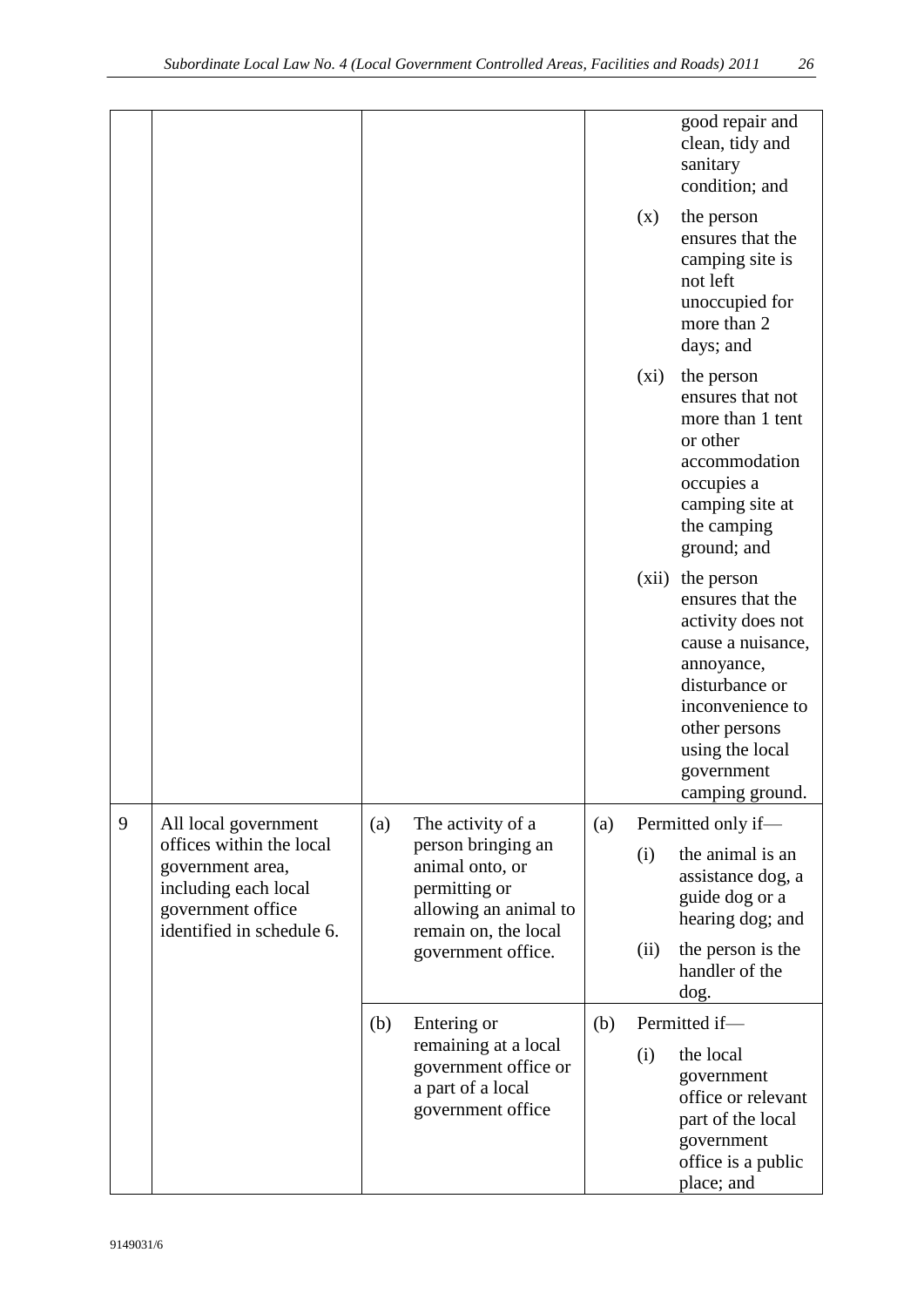|    |                                                                                                                                                                            |     |                                                                                         |     | (ii)        | if the local<br>government<br>erects on or near<br>the local<br>government<br>office or the<br>relevant part of<br>the local<br>government<br>office, a notice<br>that is approved<br>by the local<br>government<br>which authorises<br>entry to the local<br>government<br>office or the<br>relevant part of<br>the local<br>government<br>office-the<br>person complies<br>with the<br>requirements of<br>the notice. |  |
|----|----------------------------------------------------------------------------------------------------------------------------------------------------------------------------|-----|-----------------------------------------------------------------------------------------|-----|-------------|-------------------------------------------------------------------------------------------------------------------------------------------------------------------------------------------------------------------------------------------------------------------------------------------------------------------------------------------------------------------------------------------------------------------------|--|
| 10 | A local government<br>controlled area within a<br>local government office<br>at which a meeting of the<br>local government, or any<br>of its committees, is<br>being held. | (a) | Taking a photograph,<br>picture or record, by<br>means of any device,<br>of the meeting | (a) | (i)<br>(ii) | Permitted only-<br>with the written<br>authorisation of<br>the chief<br>executive officer;<br><b>or</b><br>if the person is a<br>councillor or a<br>local government<br>employee.                                                                                                                                                                                                                                       |  |
|    |                                                                                                                                                                            | (b) | Making an audio or                                                                      | (b) |             | Permitted only-                                                                                                                                                                                                                                                                                                                                                                                                         |  |
|    |                                                                                                                                                                            |     | video recording of<br>the meeting                                                       |     | (i)         | with the written                                                                                                                                                                                                                                                                                                                                                                                                        |  |
|    |                                                                                                                                                                            |     |                                                                                         |     |             | authorisation of<br>the chief<br>executive officer;<br><b>or</b>                                                                                                                                                                                                                                                                                                                                                        |  |
|    |                                                                                                                                                                            |     |                                                                                         |     | (ii)        | if the person is a<br>councillor or a<br>local government<br>employee.                                                                                                                                                                                                                                                                                                                                                  |  |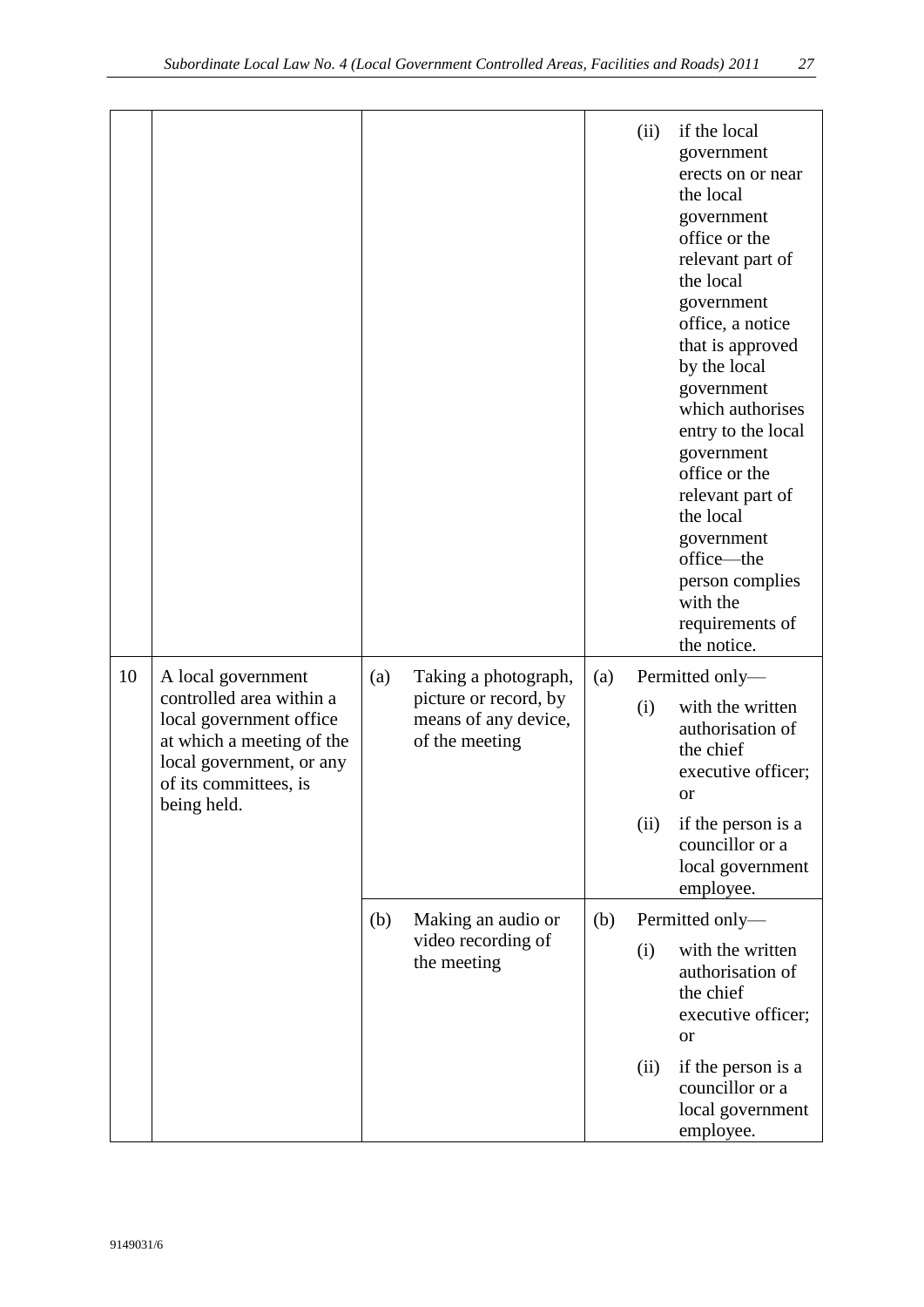# <span id="page-27-0"></span>**Schedule 3 Motor vehicle access areas in local government controlled areas**

Sections 6 and 7

| Column 1                               | Column <sub>2</sub>        |
|----------------------------------------|----------------------------|
| Motor vehicle access areas             | <b>Prohibited vehicles</b> |
| No motor vehicle access area declared. |                            |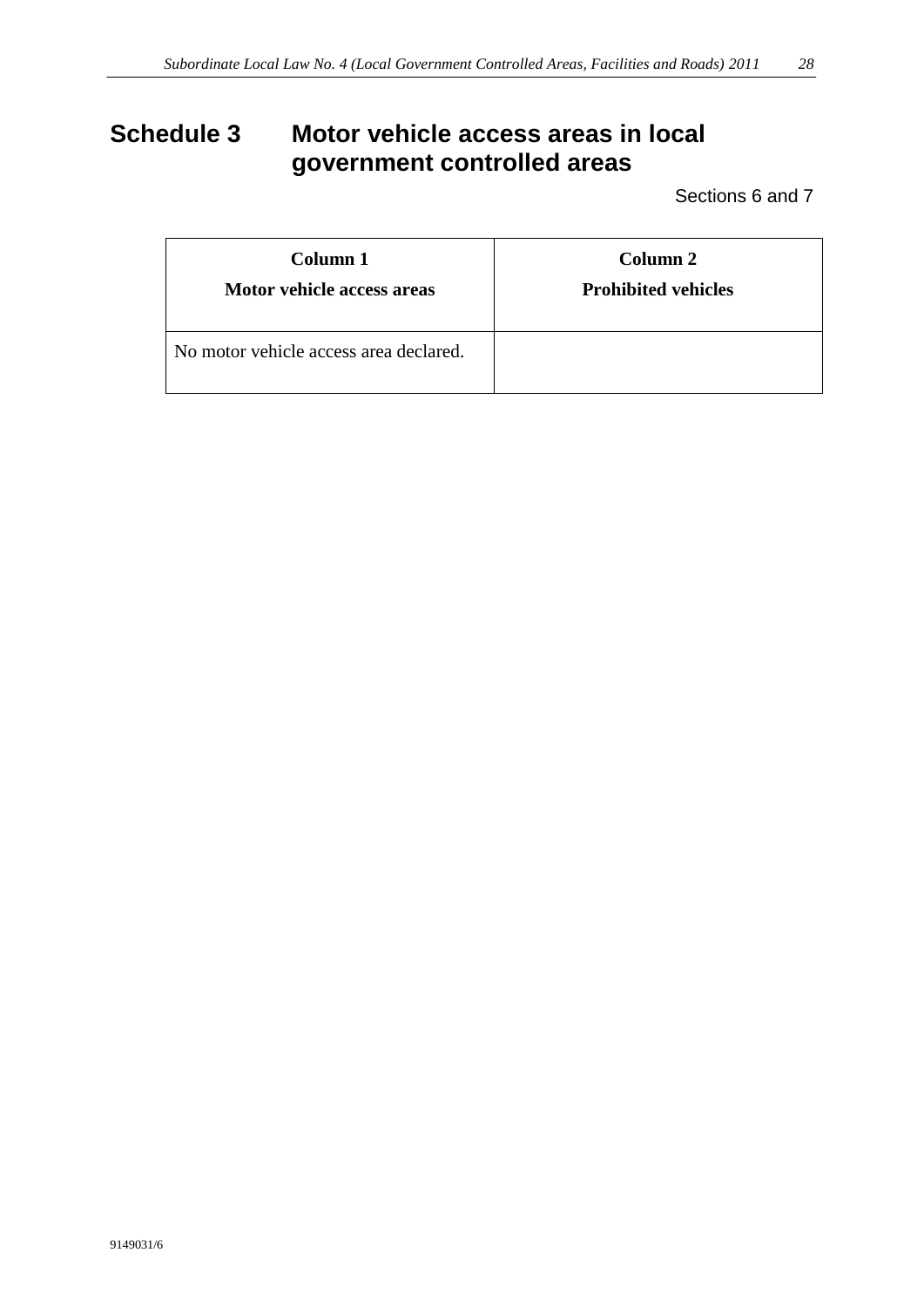# <span id="page-28-0"></span>**Schedule 4 Opening hours for local government controlled areas**

Section 8

| Column 1                                                     | Column 2                    |
|--------------------------------------------------------------|-----------------------------|
| Local government controlled area                             | <b>Opening hours</b>        |
| All local government cemeteries<br>identified in schedule 6. | 5.00a.m. to 8.00p.m. daily. |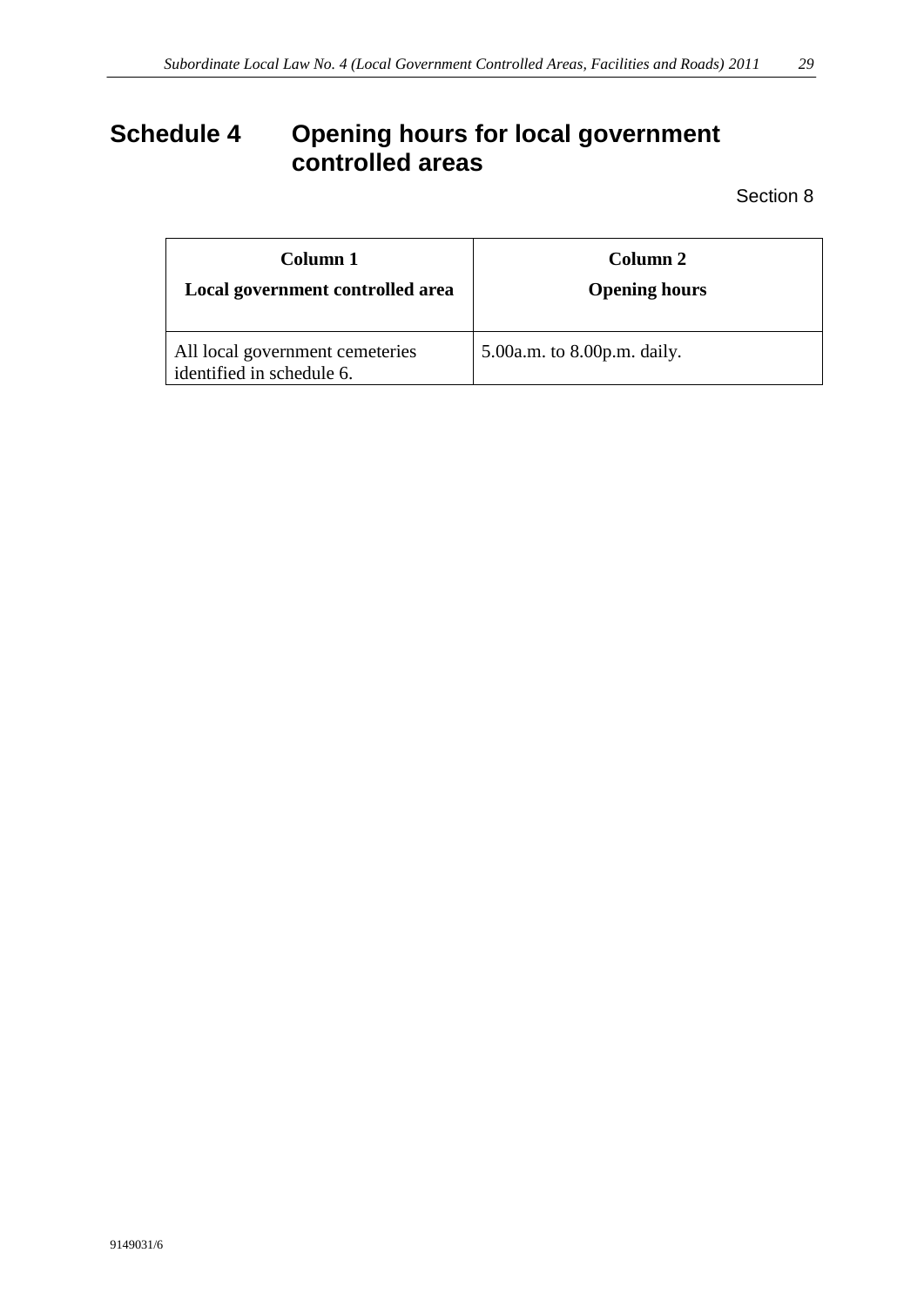# <span id="page-29-0"></span>**Schedule 5 Permanent closure of local government controlled areas**

Section 9

No local government controlled area described.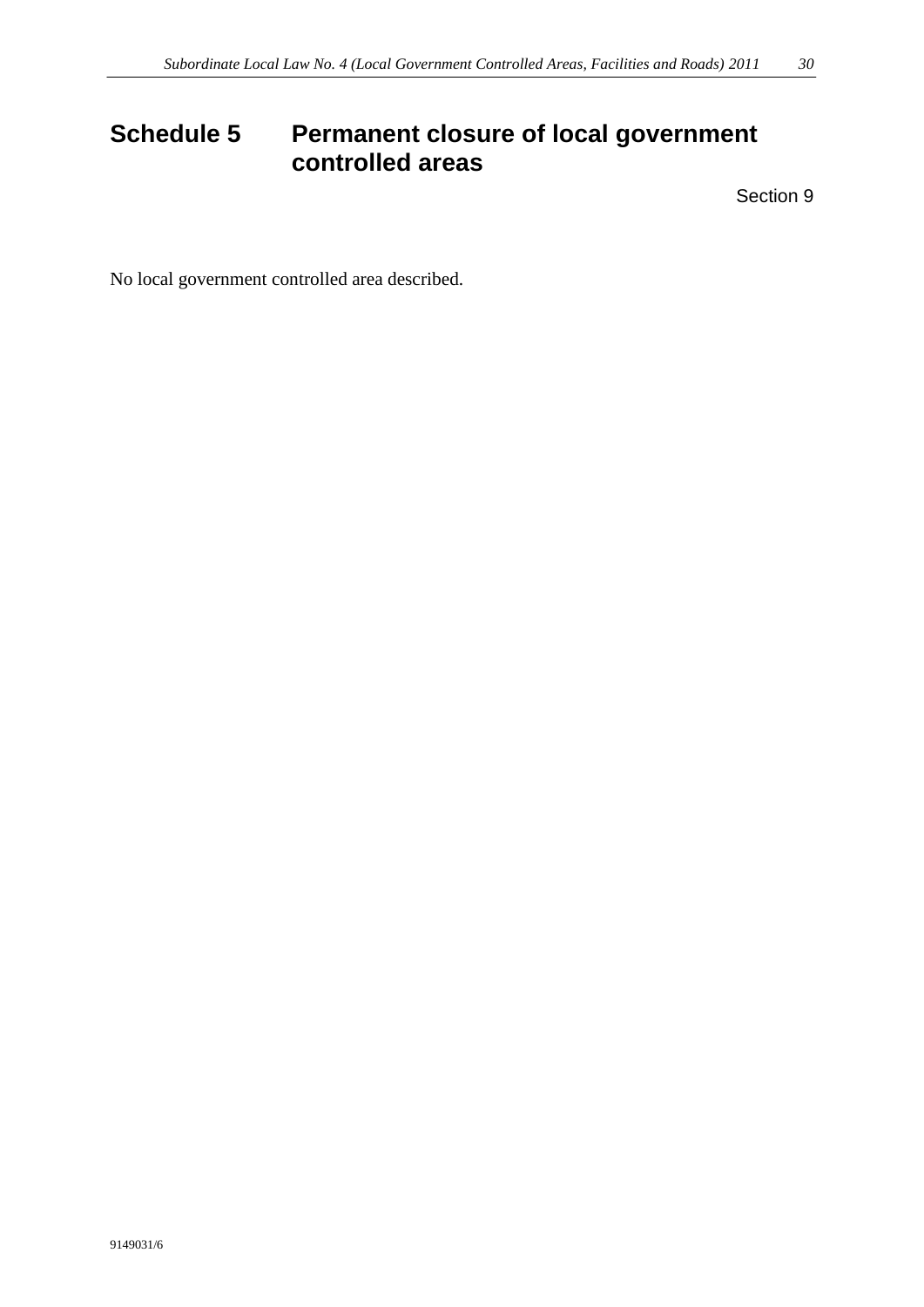# <span id="page-30-0"></span>**Schedule 6 Identification of local government controlled areas**

Section 5

### **1. Local government cemeteries**

| <b>Facility Common</b>                |                    |                                                                                      | <b>Real Property</b> |          |
|---------------------------------------|--------------------|--------------------------------------------------------------------------------------|----------------------|----------|
| <b>Name</b>                           | <b>Description</b> | <b>Street Address</b>                                                                | <b>Description</b>   |          |
|                                       |                    |                                                                                      | Lot                  | Plan     |
| <b>Beaudesert</b>                     |                    | Cnr Boundary and Tubber Street,                                                      | 8                    | RP842521 |
| Cemetery                              |                    | Beaudesert                                                                           | 66                   | WD2836   |
| <b>Canungra Cemetery</b>              |                    | Beaudesert-Nerang Road and<br>Beechmont Road intersection,<br>Canungra               | $\overline{2}$       | WD3851   |
| Kalbar General<br>Cemetery            |                    | 2km north of Kalbar on corner of<br>Munbilla Road and Kulgun Road,<br>Kalbar         | 1                    | RP21082  |
| Wonglepong<br>Cemetery                |                    | Cnr Beaudesert-Nerang Road and<br>Franklin Lane, Wonglepong                          | 1                    | RP32078  |
| <b>Boonah Cemetery</b>                |                    | Cnr Elliott Road and Gorkow Road,                                                    | 274                  | M331706  |
|                                       |                    | Boonah                                                                               | 252                  | SP126240 |
| <b>Maroon General</b><br>Cemetery     |                    | Crn Newman Road and Boonah-<br>Rathdowney Road, Maroon                               | 6                    | RP27266  |
| Tamborine<br><b>Mountain Cemetery</b> |                    | Main Western Road, north of<br>intersection of Hartley Road, North<br>Tamborine      | 201                  | WD845791 |
| <b>Milbong General</b><br>Cemetery    |                    | Ipswich-Boonah Road, Milbong                                                         | 482                  | C8146    |
| <b>Coulson Cemetery</b>               |                    | Ipswich-Boonah Road, 500m north<br>of the intersection with Stegert<br>Road, Coulson | 275                  | C8160    |

### **2. Local government caravan parks**

No local government caravan park identified.

### **3. Boat ramps and landings**

| <b>Facility Common</b><br><b>Name</b> | <b>Description</b> | <b>Street Address</b>           | <b>Real Property</b><br><b>Description</b> |             |
|---------------------------------------|--------------------|---------------------------------|--------------------------------------------|-------------|
|                                       |                    |                                 | Lot                                        | <b>Plan</b> |
| <b>Slatter Park Boat</b>              |                    | Slatter Park Road, Maroon       |                                            |             |
| $Ramp-Lake$                           |                    | (coordinates (UTM) 56 J 0465538 | 113                                        | WD4311      |
| Maroon                                |                    | 6882928)                        |                                            |             |
| <b>Muller Park Boat</b>               |                    | Muller Park Road, Moogerah      |                                            |             |
| Ramp North – Lake                     |                    | (coordinates (UTM) 56 J 0455888 | 226                                        | RP215404    |
| Moogerah                              |                    | 6898074)                        |                                            |             |
| <b>Muller Park Boat</b>               |                    | Muller Park Road, Moogerah      |                                            |             |
| Ramp South – Lake                     |                    | (coordinates (UTM) 56 J 0455669 | 226                                        | RP215404    |
| Moogerah                              |                    | 6897601)                        |                                            |             |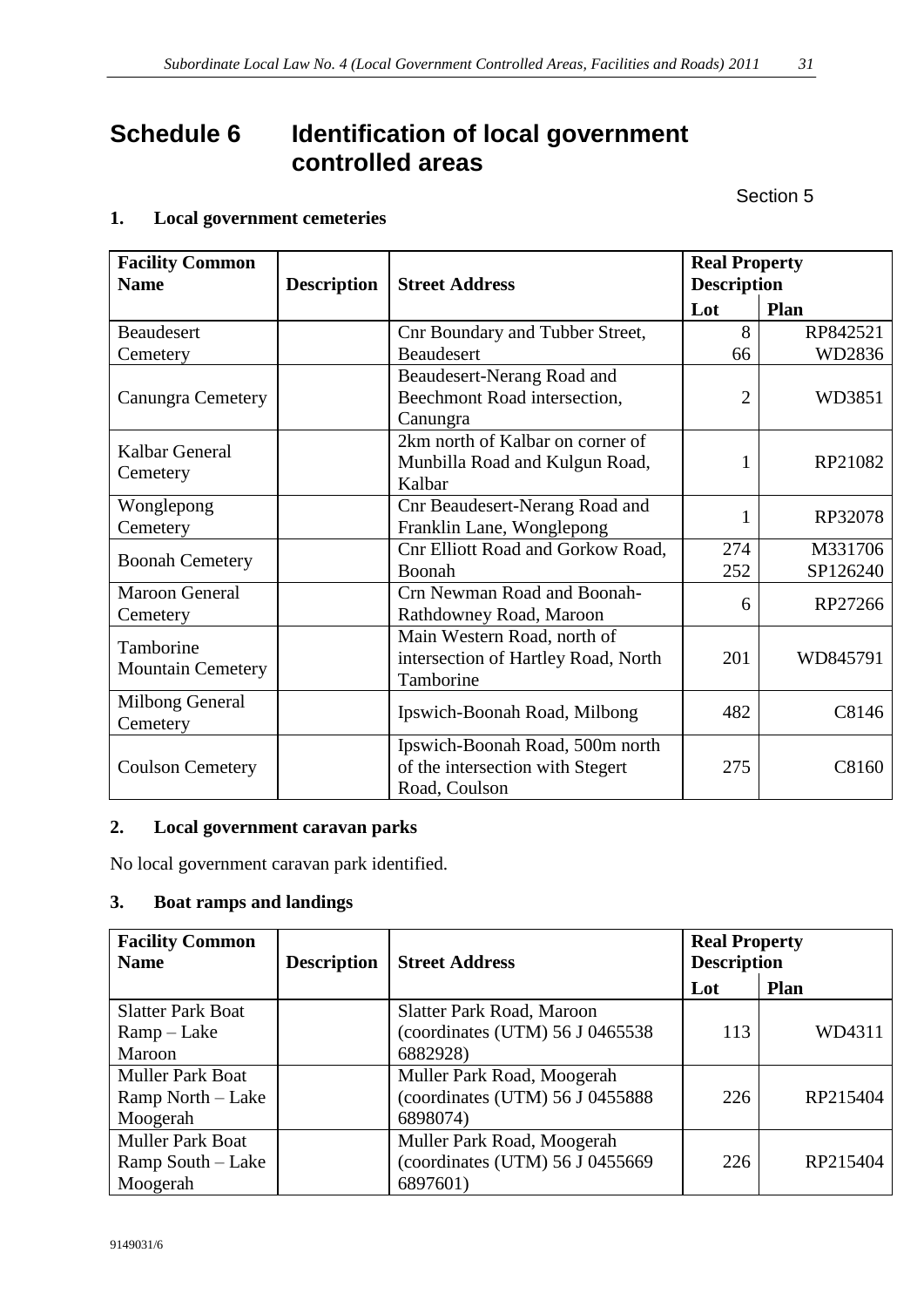### **4. Local government swimming pools**

No local government swimming pool identified.

### **5. Local government camping grounds**

| <b>Facility Common</b><br><b>Name</b> | <b>Description   Street Address</b>                           | <b>Real Property</b><br><b>Description</b> |             |  |
|---------------------------------------|---------------------------------------------------------------|--------------------------------------------|-------------|--|
|                                       |                                                               | Lot                                        | <b>Plan</b> |  |
| <b>Waterfall Creek</b><br>Reserve     | Located off Waterfall Creek Road<br>(off Newman Road), Maroon | 132                                        | WD6623      |  |

### **6. Local government offices**

| <b>Facility Common</b><br><b>Name</b>                                         | <b>Description</b>                                      | <b>Street Address</b>                                | <b>Real Property</b><br><b>Description</b> |                                        |
|-------------------------------------------------------------------------------|---------------------------------------------------------|------------------------------------------------------|--------------------------------------------|----------------------------------------|
|                                                                               |                                                         |                                                      | Lot                                        | Plan                                   |
| <b>Beaudesert</b><br>Administration<br>Centre                                 | Central<br>administration<br>building                   | 82 Brisbane Street, Beaudesert                       | 77<br>138<br>5<br>74                       | WD4386<br>WD4338<br>RP217537<br>WD1775 |
| <b>Boonah Customer</b><br><b>Service Centre</b>                               | Customer<br>service centre                              | 72 High Street, Boonah                               | 8                                          | RP17900                                |
| Tamborine<br>Mountain Library<br>and Customer<br><b>Service Centre</b>        | Customer<br>service centre                              | Cnr Main Street and Yuulong Road,<br>North Tamborine | 1, 2, 3,<br>4, 5, 6,<br>7 and 8            | SP114284                               |
| The Jim Newton<br><b>Building and Short</b><br><b>Street Council</b><br>Depot | Council<br>offices,<br>stores,<br>workshop and<br>depot | <b>Short Street, Beaudesert</b>                      | 5                                          | RP217537                               |
| <b>Boonah Council</b><br>Depot                                                | Council<br>offices and<br>depot                         | 4-8 Walter Street, Boonah                            | 234                                        | SP145211                               |
| Scenic Rim<br><b>Regional Council</b><br><b>Small Animal</b><br>Pound         | Pound                                                   | Helen Street, Beaudesert                             | 1                                          | RP139371                               |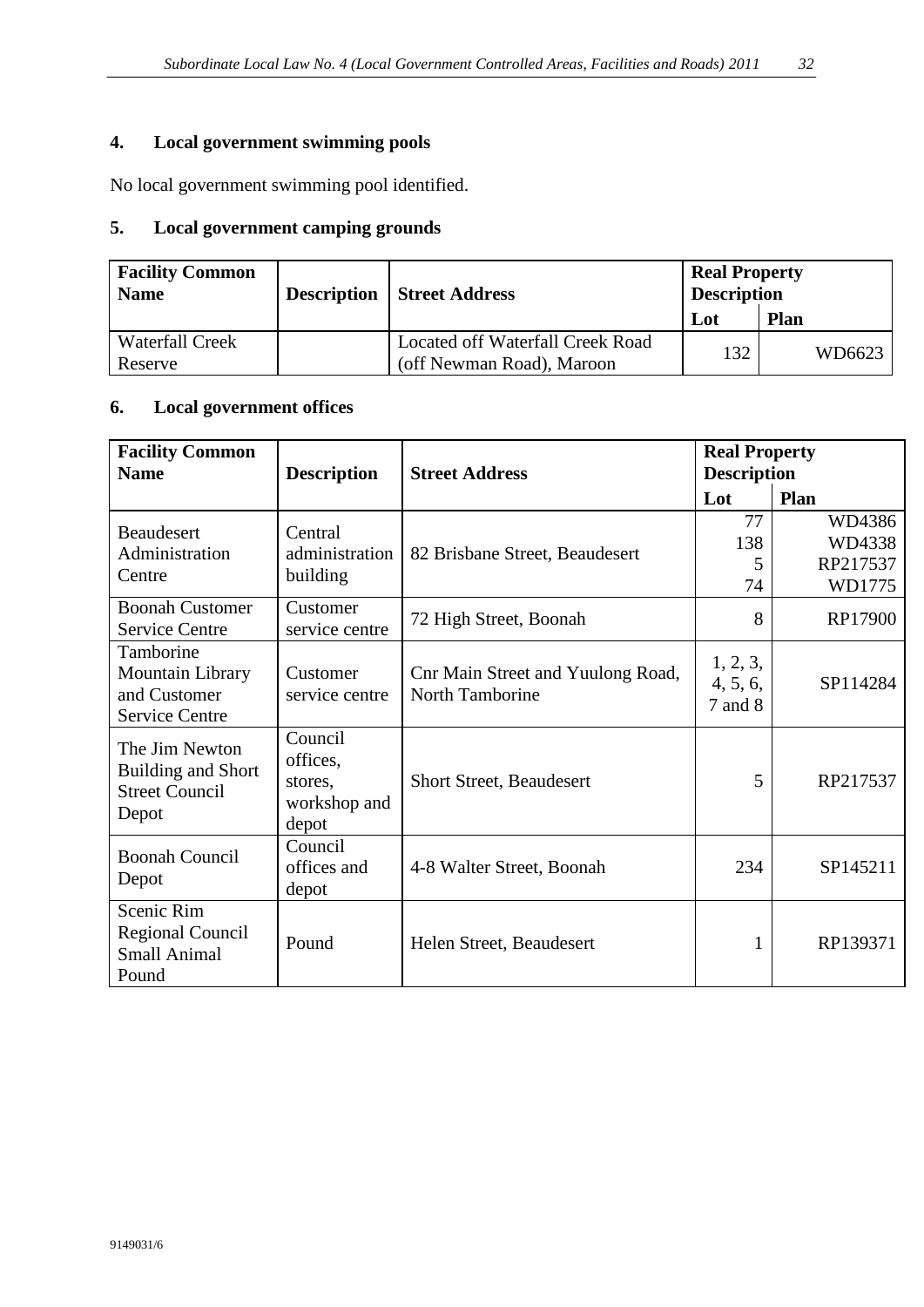### <span id="page-32-0"></span>**Schedule 7 Dictionary**

Section 4

*accommodation*, at a local government caravan park, means—

- (a) a caravan; or
- (b) a complementary accommodation.

*animal* has the meaning given in *Local Law No. 2 (Animal Management) 2011*.

*authorised person* has the meaning given in *Local Law No. 1 (Administration) 2011.*

*building* has the meaning given in the *Building Act 1975*.

**busking** means a musical or theatrical performance undertaken by a person—

- (a) to entertain the public; and
- (b) seeking voluntary reward for the performance.

*camping*, at a place, includes sleeping, occupying or remaining overnight at the place*.*

*camping ground* means land that is approved by the local government for camping but does not include a caravan park.

*camping site* means a part of a camping ground which is designated for occupation by a tent, inclusive of ropes, poles, supports and pegs incidental to the erection and use of the tent.

*caravan* has the meaning given in *Local Law No. 1 (Administration) 2011*.

*caravan park* means a place for parking and residing in caravans, including a place that provides also for complementary accommodation.

*caravan site*, at a local government caravan park, means a part of the local government caravan park which is designated for a single accommodation of a particular type.

*complementary accommodation* has the meaning given in *Subordinate Local Law No. 1.8 (Operation of Caravan Parks) 2011*.

*driver* has the meaning given in the *Transport Operations (Road Use Management) Act 1995.*

#### *emergency services officer* means—

- (a) an officer of the Queensland Ambulance Service or an Ambulance Service of another State; or
- (b) an officer of the Queensland Fire and Rescue Service or a Fire and Rescue Service of another State; or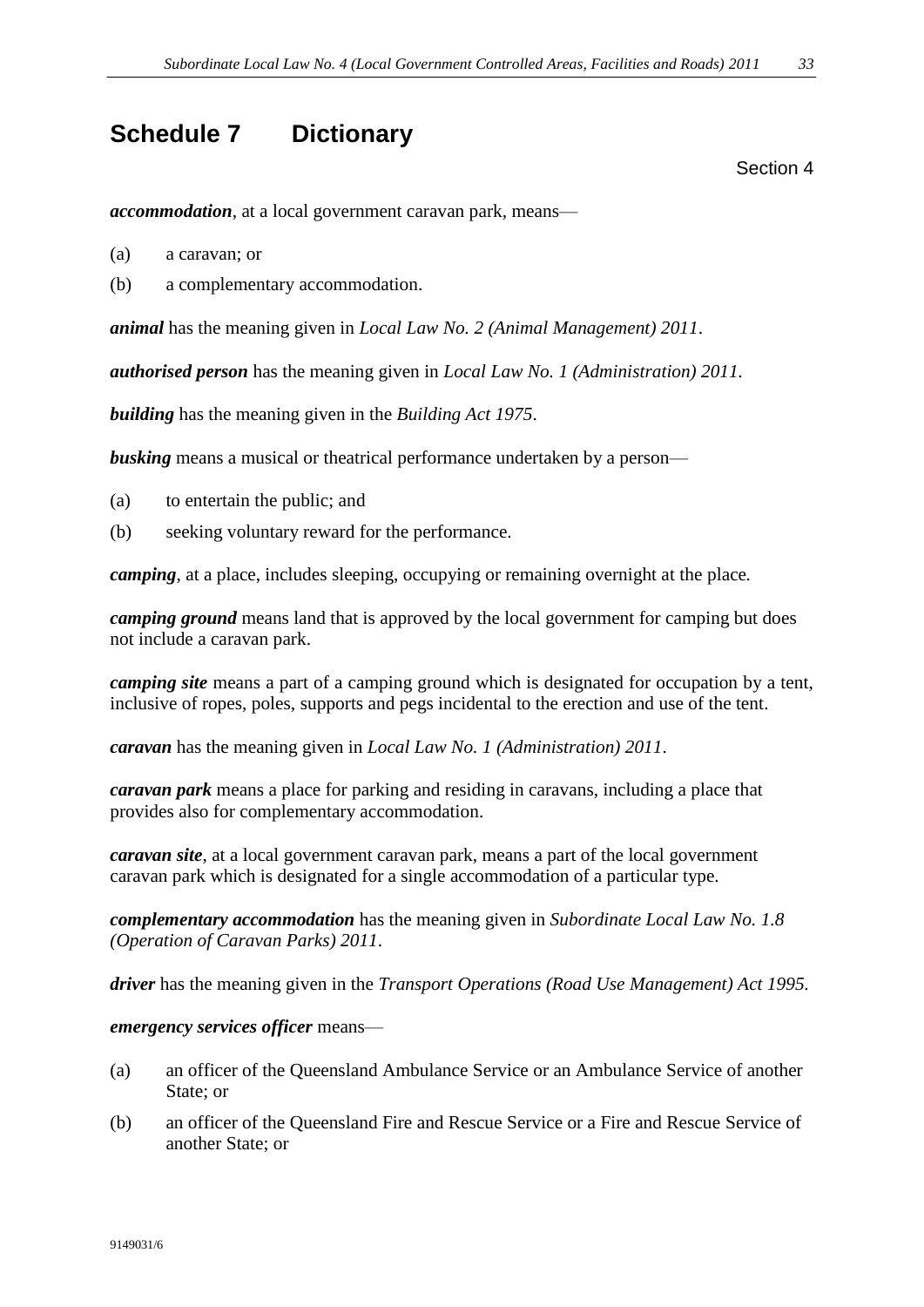- (c) an officer or employee of another entity with the written permission of the Commissioner of the Police Service; or
- (d) an officer of the State Emergency Service or a State Emergency Service of another State; or
- (e) an officer or employee of an authority permitted by law to conduct utility installation or utility maintenance; or
- (f) an officer of Emergency Management Queensland.

*footpath* has the meaning given in the *Transport Operations (Road Use Management) Act 1995.*

*goods* includes wares, merchandise, chattels, money, stone, timber, metal, fluid and any other article, substance or material whatsoever.

*grid* means a structure designed to —

- (a) permit the movement of pedestrian or vehicular traffic along a road; but
- (b) prevent the passage of livestock.

*interfere* means prevent from continuing or being carried out properly, get in the way of, or handle or adjust without permission, and *interference* has a corresponding meaning.

*landing* includes jetty, pontoon and wharf.

*local government camping ground* means a camping ground under the control of the local government, including a camping ground located on land owned by the local government or on land for which the local government is the trustee.

*local government caravan park* means a caravan park under the control of the local government, including a caravan park located on land owned by the local government or on land for which the local government is the trustee.

*local government cemetery* has the meaning given in *Local Law No. 1 (Administration) 2011*.

*local government employee* has the meaning given in the *Local Government Act 2009*.

#### *local government office* includes—

- (a) the public office of the local government; and
- (b) each place used by the local government for local government administration or management purposes.

*local government swimming pool* means a swimming pool under the control of the local government, including a swimming pool located on land owned by the local government or on land for which the local government is the trustee.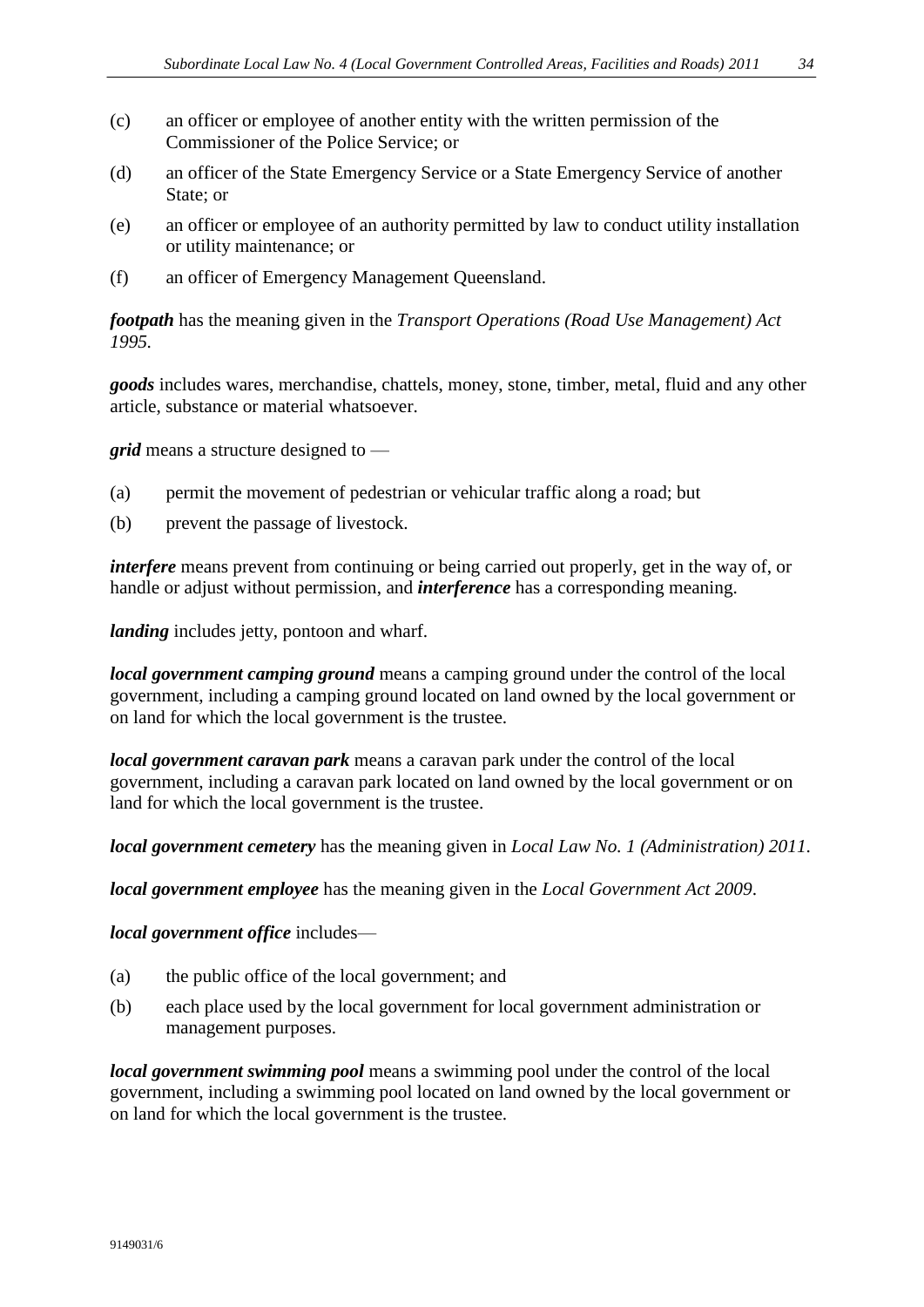#### *memorial* includes—

- (a) a headstone; and
- (b) an inscribed plaque or commemorative plate; and
- (c) monumental, ornamental or other structures erected on a grave site; and
- (d) anything else erected or placed to mark the site where human remains have been buried or placed, or to commemorate a deceased person.

*motor vehicle* has the meaning given in the *Transport Operations (Road Use Management) Act 1995*.

#### *non-public place* means—

- (a) the whole or any part of a local government office that is not a public place; and
- (b) the whole or any part of a local government office, including a public place, that is designated as a non-public place by—
	- (i) an authorised person; or
	- (ii) a notice displayed at a prominent place at—
		- (A) if the whole of the local government office is a non-public place—the local government office; or
		- (B) if a part of the local government office is a non-public place—the part of the local government office.

*park* means a public place which the local government has, by resolution, set apart for park, recreational or environmental purposes, and includes land designated as a park in the planning scheme of the local government.

*plant* has the meaning given in the *Land Protection (Pest and Stock Route Management) Act 2002*.

*public office* has the meaning given in the *Local Government Act 2009*.

#### *public place —*

- (a) has the meaning given in the *Local Government Act 2009*; but
- (b) does not include a non-public place.

*reserve* means land dedicated as a reserve, or granted in trust, under the *Land Act 1994* and for which the local government is a trustee under that Act and other land held in trust by the local government which the local government has, by resolution, set apart for recreational or environmental purposes, and includes land designated as a reserve in the planning scheme of the local government.

*responsible person*, for a gate or grid installed across a road, means—

(a) the person who installed the gate or grid, or the gate and the grid; and